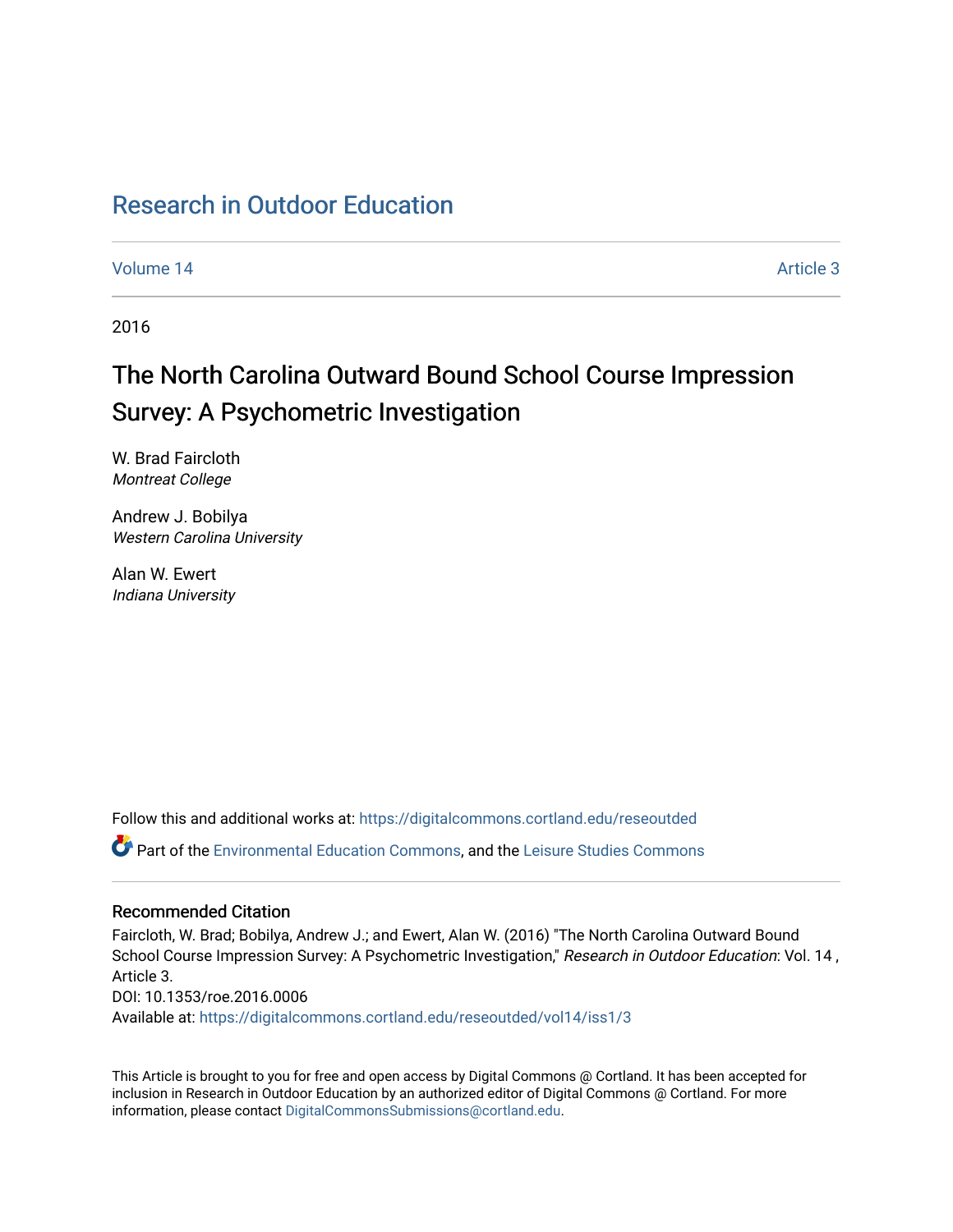A Psychometric Investigation

W. Brad Faircloth Andrew J. Bobilya Alan W. Ewert

## **Abstract**

This study investigated the development and psychometric properties of the North Carolina Outward Bound School Course Impression Survey (NCOBSCIS). The NCOBSCIS measures character development, leadership, and environmental service, and was adapted from the previously established Outward Bound Outcomes Instrument (OBOI). The purpose of this study was to both conduct a psychometric evaluation of the NCOBSCIS and to also describe the processes that were used to develop and validate a series of outcome measures. These processes are applicable to other programs interested in measuring participant outcomes.

**Keywords:** Outward Bound, wilderness experience program, wilderness program outcomes, program assessment

**W. Brad Faircloth**, Department of Psychology and Human Services, Montreat College; **Andrew J. Bobilya**, Park and Recreation Management Program, Western Carolina University; **Alan W. Ewert**, Recreation, Parks and Tourism Studies, Indiana University.

Address correspondence to W. Brad Faircloth, Department of Psychology and Human Services, Montreat College, Montreat, NC, 28757. Phone: 828-669-8012 ext. 3313/ Email: bfaircloth@ montreat.edu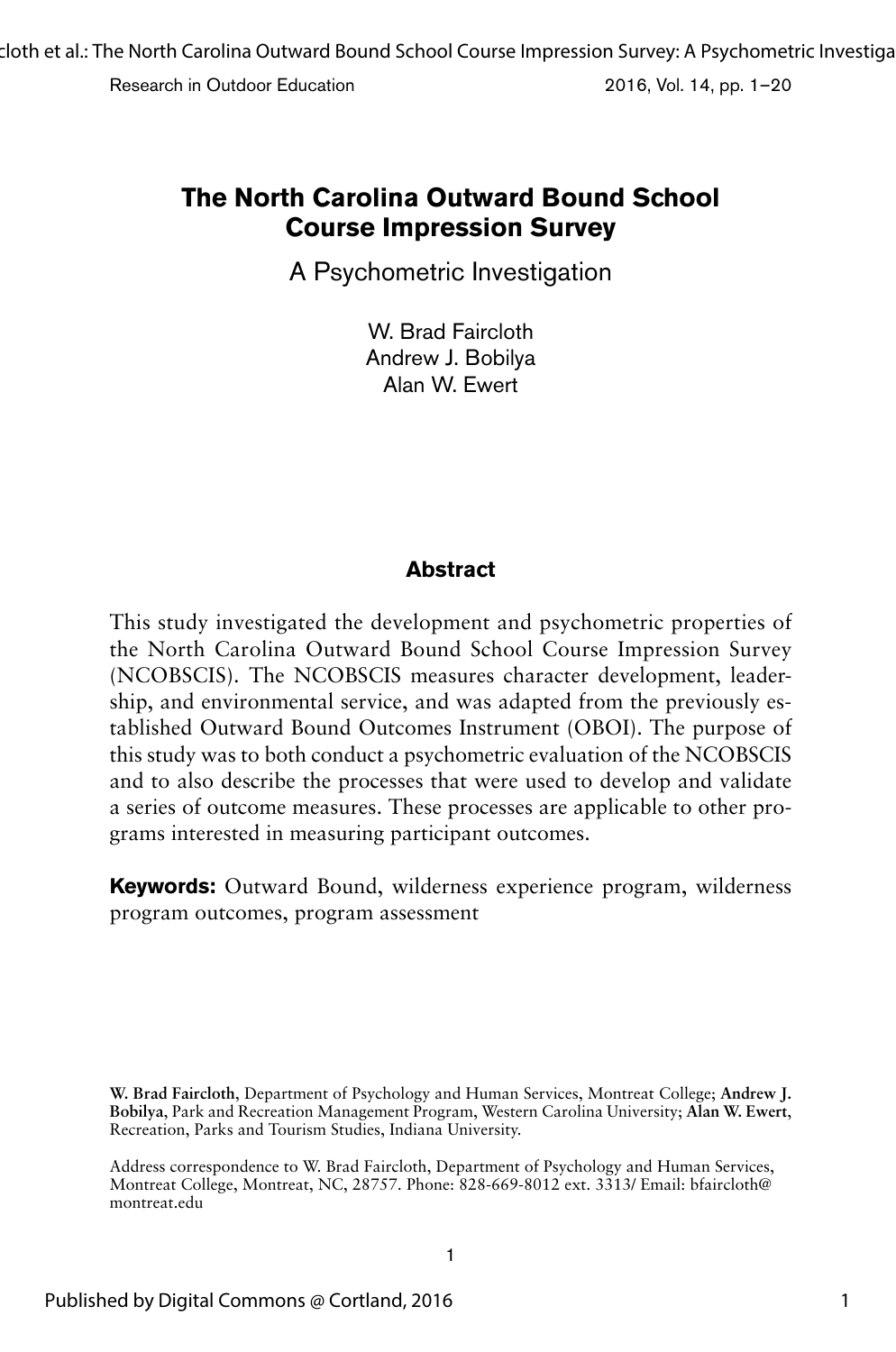Increased attention has been focused on the need for robust, evidence-based research and evaluation in outdoor and adventure education programs (Sibthorp, 2009) and the difficulties that often accompany this type of investigation (Bialeschki, Henderson, Hickerson, & Browne, 2012). Furthermore, many programs must continue to develop their own evaluation instruments, utilize existing tools or partner with researchers in order to demonstrate the efficacy of their programs (Bobilya, Holman, Lindley, & McAvoy, 2010). Various outdoor and adventure programs have recently undertaken this work including the National Outdoor Leadership School who has investigated various outcomes of program participation and curriculum design including long-term impacts (Sibthorp, Paisley, Furman, & Gookin, 2008), the impact of the instructor on participant outcomes (Schuman, Paisley, Sibthorp, & Gookin, 2009) and other mechanisms that affect the transfer of learning post course (Sibthorp, Furman, Paisley, Gookin & Shumann, 2011). Another major outdoor adventure program is Outward Bound (OB) whose wilderness programs in the United States recently experienced a major shift when they were decentralized, returned to their original regional school model (Guerlin, 2013) and each school was tasked with designing its own outcomes instrument or adapting an existing measure linked to its educational framework.

## **Outward Bound and Positive Youth Development**

OB has intentionally focused much of its programming efforts over the years toward youth, beginning with Kurt Hahn's early involvement in the Salem and Gordonstoun Schools and other youth-focused programming (Veevers & Allison, 2011). Hahn noticed declines in the youth during the 1920's –40's in Europe that are still present in many of today's youth (e.g., declines in initiative, enterprise and compassion; Veevers & Allison, 2011). Because of this concern, Hahn's educational philosophy and methodologies focused on providing young people an environment where they could more successfully reduce these declines and develop the capacity to contribute positively to society. These values became the focus of OB courses and were those that Hahn hoped to see young people integrate in their home life. More recently, *positive youth development* has emerged as one framework to describe the characteristics of youth that contribute to positive civic engagement (Lerner, Lerner, & Benson, 2011). These characteristics competence, confidence, character, connection and caring (Lerner et al., 2011) are similar to the desired outcomes of OB programming. OB offers adolescent and adult participants experiences that they perceive as mean-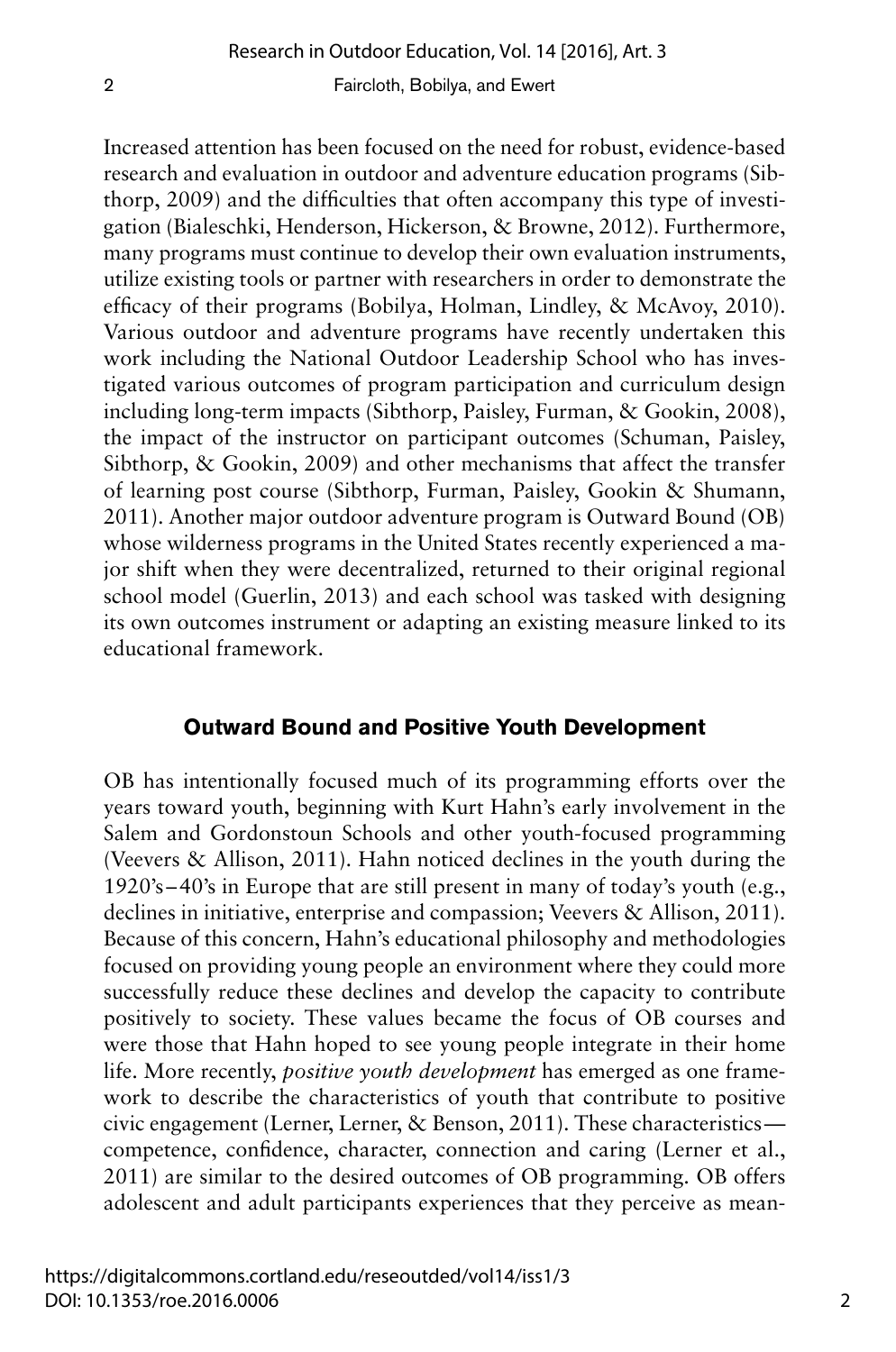ingful and which often empower them to engage more fully in the program, and in many cases, transfer this increased engagement to their life at home. The relationship between empowerment and engagement is similar to the developmental assets also identified for children (Leffert, Benson, & Roehlkepartain, 1997). Such experiences include those in which students or participants have some control over what to do, when to do it, and for what purpose. In addition, outdoor adventure programs like OB often offer increased opportunities for participant autonomy that are necessary in today's culture (Sibthorp et al., 2008).

## **Outward Bound Outcomes**

Almost since its' inception in the United States in the early 1960s, Outward Bound has been the subject of a substantial number of research reports, Master's and Ph.D. theses, journal articles, and numerous other outlets. Literally thousands of participants of Outward Bound programs have been studied using a broad range of research approaches including quasi-experiments, statistical and theoretical studies, administrative reports, matched-group designs, participant-observation studies, self-reports, and behaviors. What consistently emerges from this body of work is the efficacy of the Outward Bound experience in creating a variety of positive outcomes. A sample of these outcomes include self-concept, communication skills, levels of trust, positive behavioral changes and beneficial changes in a variety of areas including academic and social performance.

Beginning with Shore's (1977) compilation of the effects of participation in Outward Bound and similar programs, there has been a need to develop both consistency and comprehensiveness in these many research efforts. Toward this end, in 2007, Outward Bound committed to a longterm process of research and assessment. This effort was funded through a variety of sources including the Arthur M. Blank Family Foundation, Lee Klingenstein, and the Blank-Read Training Institute. Under the guidance of Outward Bound's Research and Development Manager, Jon Frankel, in addition to the Outward Bound Research Advisory Committee (OBRAC), the group was charged by Outward Bound administration to develop a comprehensive questionnaire to assess the outcomes of Character Development, Leadership, and Environmental Service.

The challenge of any self-report, field-based instrument is to accurately reflect the feelings and attitudes of the respondent, while being sensitive to issues emerging from interpretation, systematic bias such as social desirability responding, and the challenge of respondents having to transition from a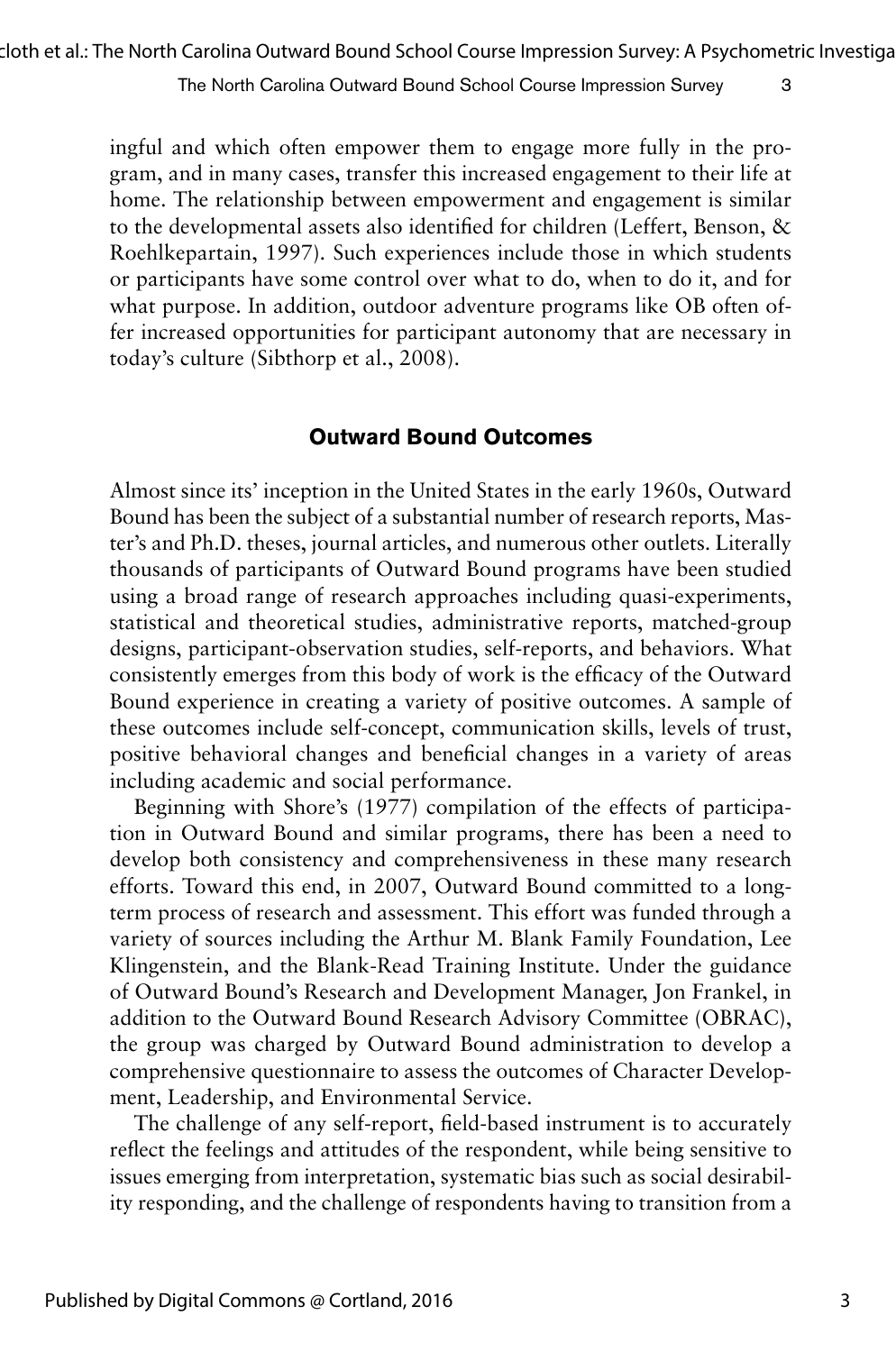feeling or attitude to a number on a scale. From this effort emerged a questionnaire called the Outward Bound Outcomes Instrument (OBOI). The OBOI instrument attempts to capture course participant feelings regarding three major dimensions including Character Development, Leadership, and Service. Each dimension is further divided into items which directly relate to that dimension for a total of 24 items. See Table 1 for a complete list of items and factors.

The OBOI was initially field-tested in 2008 and included all or most of Outward Bound's course areas and student populations (Ewert & Frankel, 2009). This effort utilized a pre (course start) and post (last day of the course) format with the data being analyzed and reported upon by researchers at Indiana University. Results from this initial study included the following:  $N = 577, 61.2\%$  male,  $38.8\%$  female, age range  $12-56$  years old. Cronbach Alpha scores for the dimensions ranged from  $\alpha = 0.67 - 0.78$ . Mean values were generated for both the dimensions and individual items with a repeated measure *t*-test with effect sizes (ES) being calculated. Statistically significant effects were noted on all the dimensions and individual items with effect sizes ranging from 0.11–0.77. Using two-way ANOVAs, significant differences were found for the variables of sex and ethnicity. No significant effects were found on the variables of age, course type or location.

Luo (2011) established construct validity and outcome model validation for the original OBOI instrument. More specifically, Luo (2011) sought to "(a) validate the outcome model used by Outward Bound USA, (b) predict outcome achievements from individual characteristics and course attributes by using multilevel modeling, and (c) improve the quality of outcome evaluation and provide evidence of accountability for Outward Bound USA" (p. 8). An examination of the factor structure of the OBOI revealed three factors corresponding to Character Development, Leadership, and Environmental Service (Luo, 2011). Additionally, multilevel models for each of these dependent variables were estimated with individual variables modeled at level 1 (sex, scholarship, age, ethnicity) and course variables modeled at level 2 (course length, sex type, course type) (Luo, 2011). This work provided evidence of the construct validity and factor structure of the OBOI and revealed that several individual and course level variables were significant predictors of participants' improvements in Character Development, Leadership and Environmental Service. For example, individuals who completed longer courses and all male courses (course level variables) reported higher improvement percentages in the Character Development and Leadership factors (Luo, 2011). In addition, younger participants and participants who did not receive a scholarship reported higher improvement percentages in the Environmental Service factor (Luo, 2011).

https://digitalcommons.cortland.edu/reseoutded/vol14/iss1/3 DOI: 10.1353/roe.2016.0006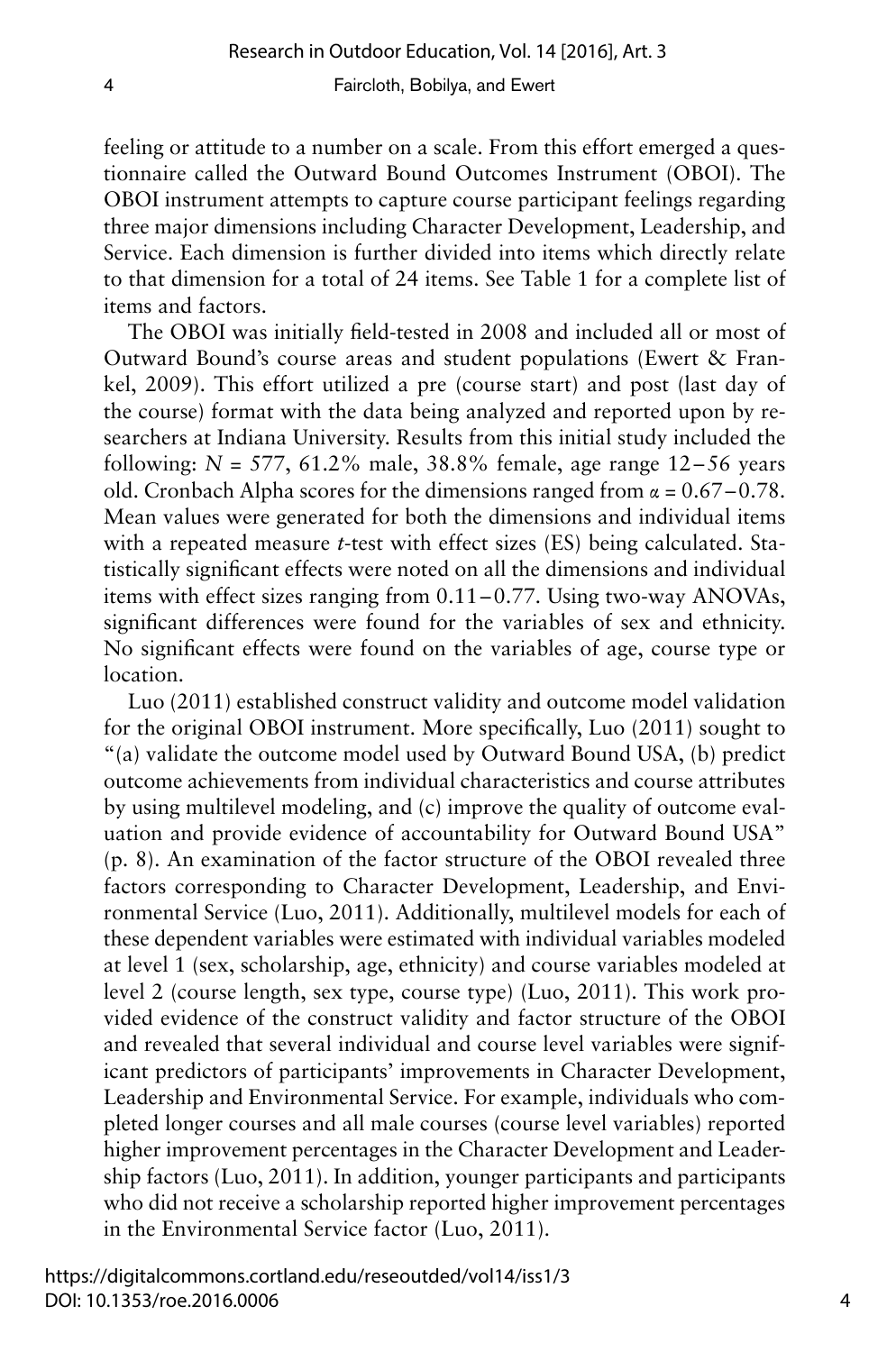| Subscale-Factor      | Ouestion                                             |
|----------------------|------------------------------------------------------|
| $C-SC2$              | I accomplish most things I set my mind to.           |
| $S-SR2$              | I help to improve my community.                      |
| $L$ -GS2             | I am motivated to accomplish my goals.               |
| $C-SA2$              | I have a sense of direction and purpose in my life.  |
| $L$ -GC1             | I work productively with others.                     |
| $S-ER2$              | I take responsibility in caring for the environment. |
| $C-CO2$              | I am sensitive to the needs and feelings of others.  |
| $L-EC2$              | I listen when people talk to me.                     |
| $S-ER3$              | I feel a connection to nature.                       |
| $C-HL2$              | I have a personal commitment to physical fitness.    |
| $L-CR1$              | I find peaceful solutions to conflict.               |
| C-SC1                | I feel proud of myself.                              |
| $L-PS1$              | I am flexible in my thinking and ideas.              |
| $S-ER1$              | I live in harmony with nature.                       |
| $L$ -GC <sub>2</sub> | I contribute when I work in a group.                 |
| $C-5A1$              | I realize my potential.                              |
| $L-CR2$              | I resolve disagreement with others positively.       |
| $C-CO1$              | I help others when they need it.                     |
| $L$ -EC1             | I communicate effectively with other people.         |
| $S-SR3$              | I am active in serving my community.                 |
| $C-HL1$              | I balance the time I spend on school/work and play.  |
| $L-GS1$              | I set goals for myself.                              |
| $S-SR1$              | I act responsibly towards others.                    |
| $L-PS2$              | I deal effectively with unexpected events.           |

**Table 1** Initial Outward Bound Outcomes Instrument (OBOI) including Subscale and Factor

#### *Subscale*

 $C =$  Character Development,  $L =$  Leadership,  $E =$  Environmental Service

| 1 U C L V I J                          |                                                                                     |
|----------------------------------------|-------------------------------------------------------------------------------------|
| $SC = Self$ Confidence                 | Assuredness in one's abilities and he success of one's actions.                     |
| $SA = Self-actualization$              | Tendency to actualize one's full potential.                                         |
| $CO = Compassion$                      | Awareness of the suffering of another, coupled with the<br>wish to relieve it.      |
| $HL =$ Healthy & Balanced Life         | Engaging in positive choices.                                                       |
| $GS = Goal Setting$                    | Establish specific objectives and motivating to achieve them.                       |
| GC = Group Collaboration               | Working and cooperating with other people to achieve<br>group tasks.                |
| $EC = Effective Communication$         | Effectively communicating with other people in<br>interpersonal and group settings. |
| $CR = Conflict Resolution$             | Effectively resolving interpersonal and group conflicts.                            |
| $PS = Problem$ Solving                 | Thinking critically in order to effectively look for<br>solutions to problems.      |
| $SR = Social Responsibility$           | Demonstrating an understanding and commitment to<br>one's role in the community.    |
| $ER = Environmental$<br>Responsibility | Demonstrating a sense of stewardship for the natural<br>world.                      |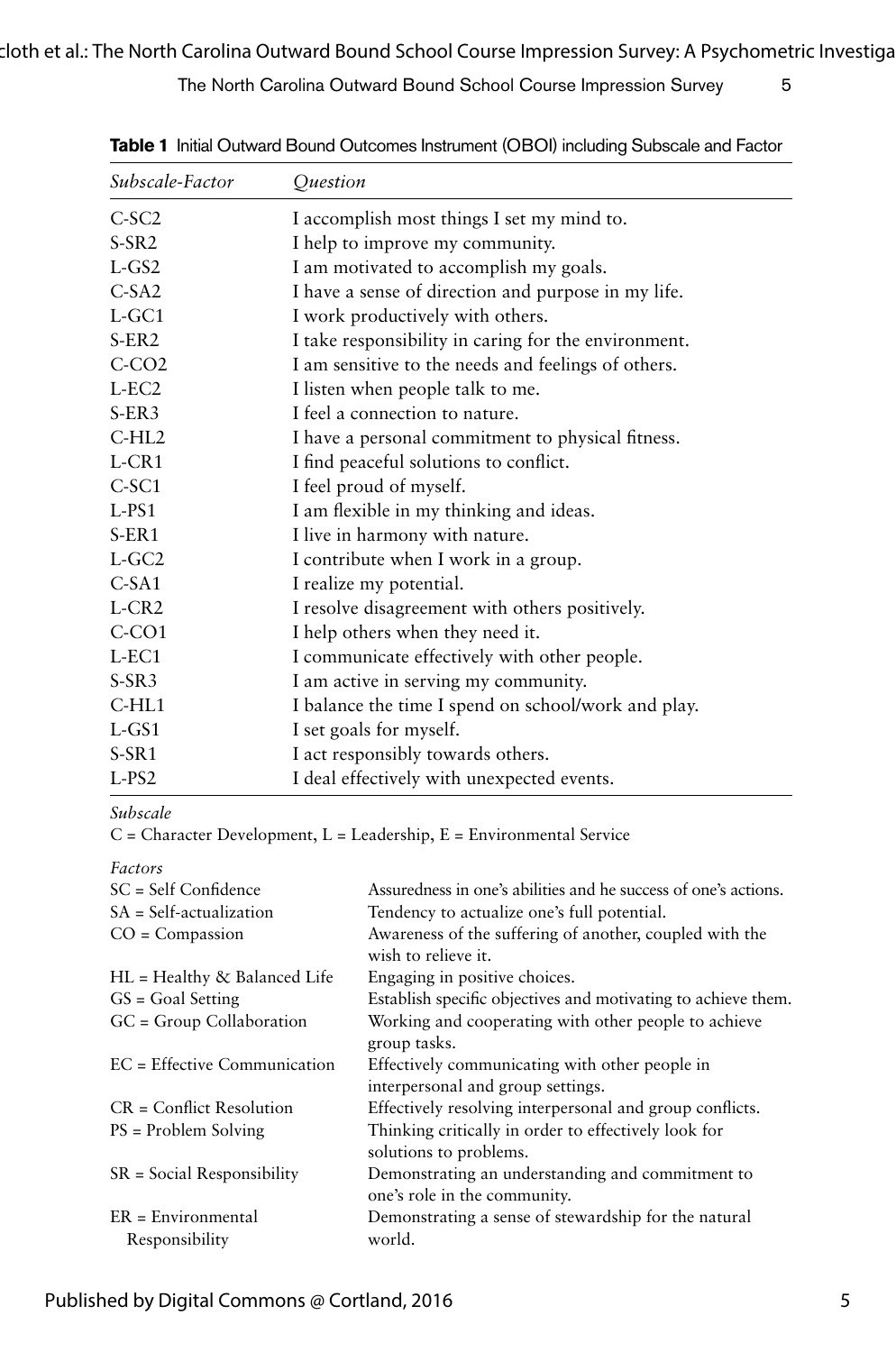From the initial development of the OBOI several issues were identified and attempts have been made to address in later versions of the instrument.

- 1. Issues related to the validity and reliability of the instrument were only partially addressed in this initial effort. Continued work has been done in these areas in subsequent versions of the OBOI (e.g., Luo, 2011).
- 2. Later versions of the OBOI have utilized a variety of designs (e.g., retrospective pre), populations (e.g., military veterans), and locations and/or OB Schools. Since its inception, the OBOI has identified important and positive changes on people participating in Outward Bound programs.
- 3. Differing scales have been used with the OBOI ranging from Likertscale options of using 7, 9, or 11 as the anchor points.

In sum, since its development in 2008, the OBOI has been used by a variety of OB Schools and locations and with a broad spectrum of students. Results from this work have illustrated a consistency of findings indicating a number of positive changes in participants. In addition, the OBOI has presented Outward Bound with a usable and informative tool for ascertaining the value and effect of participation in an Outward Bound program.

## North Carolina Outward Bound School Outcomes

The North Carolina Outward Bound School (NCOBS), one of the regional OB schools operating in the United States, has conducted various outcomes studies including a means end analysis of course outcomes (Goldenberg, McAvoy, & Klenosky, 2005), investigations focused on specific course components like the solo (Kalisch, Bobilya, & Daniel, 2011) and research focused on independent student travel and the influence of the instructor (Bobilya, Kalisch, & Daniel, 2014). A recent qualitative, retrospective study focused on investigating the lessons that students intended and actually reported transferring home two years after their NCOBS course (Bobilya, Kalisch, Daniel, & Colson, 2015). However, quantitative questions related to participant change attributed to completion of a NCOBS course remain. As a result, NCOBS adapted the previously developed OBOI to match its educational framework and created the NCOBS Course Impression Survey (NCOBSCIS; See Table 2). The bold text in Table 2 indicates items that were modified from the original OBOI, and italicized text indicates items that were unique from the OBOI. These changes were conducted in order to better align the items on the instrument with NCOBS' educational framework and specific language used in their curricula.

https://digitalcommons.cortland.edu/reseoutded/vol14/iss1/3 DOI: 10.1353/roe.2016.0006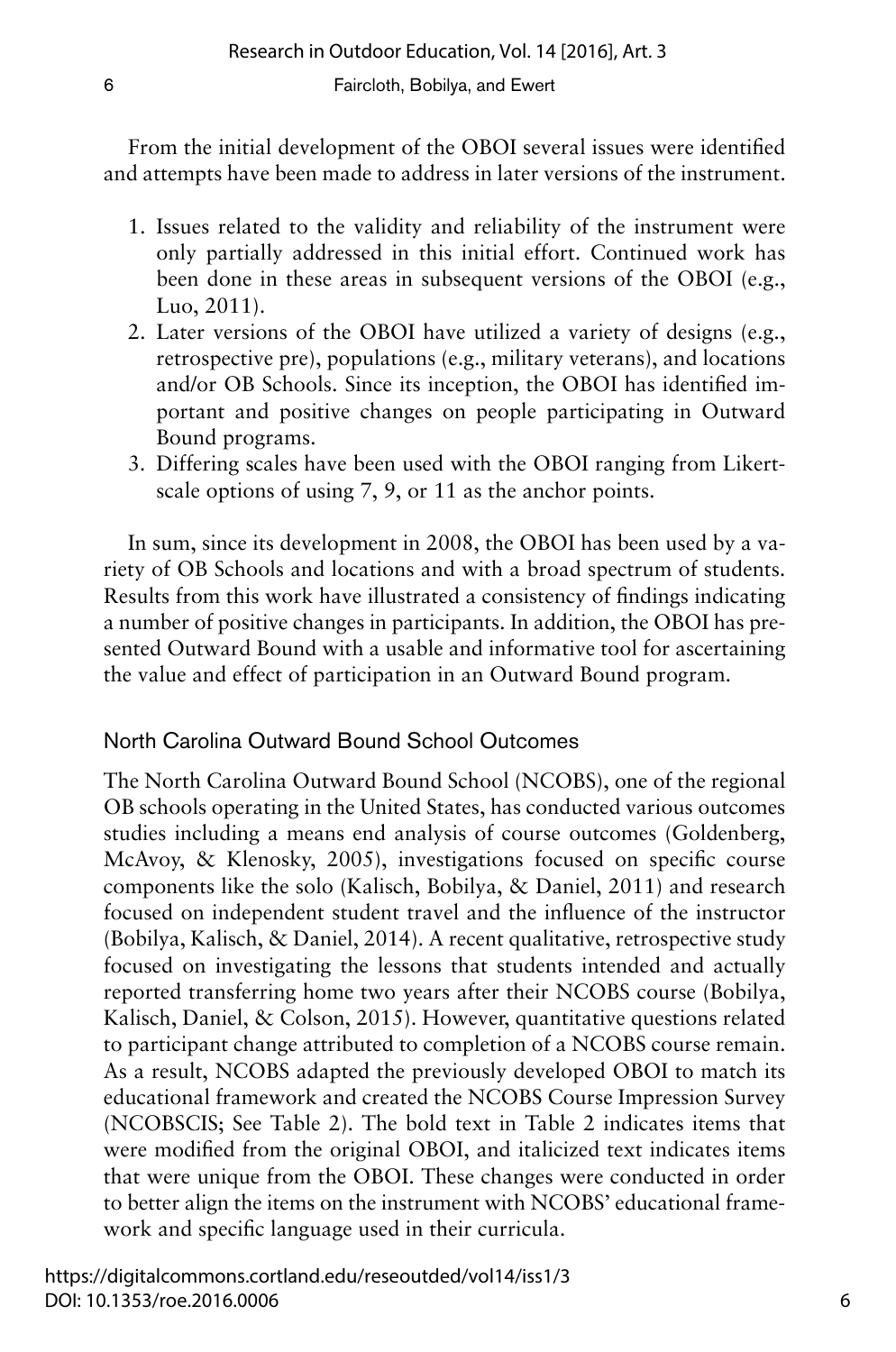| Subscale-Factor | Ouestion                                                                                 |
|-----------------|------------------------------------------------------------------------------------------|
| $C-SC$          | 1. I can accomplish most things I set my mind to.                                        |
| S-EA            | 2. Community service is important to me.                                                 |
| $C$ -GS         | 3. I am motivated to set and accomplish goals for my education<br>or for my career/life. |
| $C$ -EM         | 4. I have a sense of direction and purpose in my life.                                   |
| $L$ -GC         | 5. I am able to work productively with others.                                           |
| $S-EA$          | 6. I take responsibility in caring for the environment.                                  |
| L-CO            | 7. I am sensitive to the needs and feelings of others.                                   |
| L-EC            | 8. I listen when people talk to me.                                                      |
| S-EA            | 9. I respect and feel a connection to nature.                                            |
| $C$ -GS         | 10. I have a personal commitment to physical fitness.                                    |
| L-EC            | 11. I find peaceful solutions to conflict.                                               |
| $C-SC$          | 12. I feel proud of myself.                                                              |
| $L-PS$          | 13. I am flexible in my thinking and ideas.                                              |
| $L$ -GC         | 14. I contribute when I work in a group.                                                 |
| $C-SC$          | 15. I realize my potential.                                                              |
| $L$ -GC         | 16. I help others when they need it.                                                     |
| $C$ -GS         | 17. I balance the time I spend on work/school and leisure time.                          |
| L-CO            | 18. I recognize that others may be different from me.                                    |
| L-PS            | 19. I deal well with unexpected events.                                                  |
| L-CO            | 20. I realize the value of and embrace the differences that others<br>may have from me.  |

**Table 2** North Carolina Outward Bound Student Course Impression Scale. **Bold** items are worded differently from the OBOI. *Italicized* items are unique from the OBOI.

| C = Character Development      |                                                                                              |
|--------------------------------|----------------------------------------------------------------------------------------------|
| SC = Self-Confidence           | Assuredness in one's abilities and the success of one's<br>actions.                          |
| $GS = Goal Setting$            | Establishing specific objectives and motivating to achieve<br>them.                          |
| $EM = Empowerment$             | The connection between one's sense of personal<br>competence and willingness to take action. |
| $L = Leadership$               |                                                                                              |
| $GS = Goal Setting$            | Establish specific objectives and motivating to achieve<br>them.                             |
| $PS = Problem$ Solving         | Thinking critically in order to effectively look for solutions<br>to problems.               |
| $EC = Effective Communication$ | Effectively communicating with other people in<br>interpersonal and group settings.          |
| GC = Group Collaboration       | Working and cooperating with other people to achieve<br>group tasks.                         |
| $CO = Compassion$              | Awareness of the suffering of another, coupled with the<br>wish to relieve it.               |
| $S = Environmental Service$    |                                                                                              |
| EA = Environmental Awareness   | Demonstrating a sense of stewardship for the natural<br>world.                               |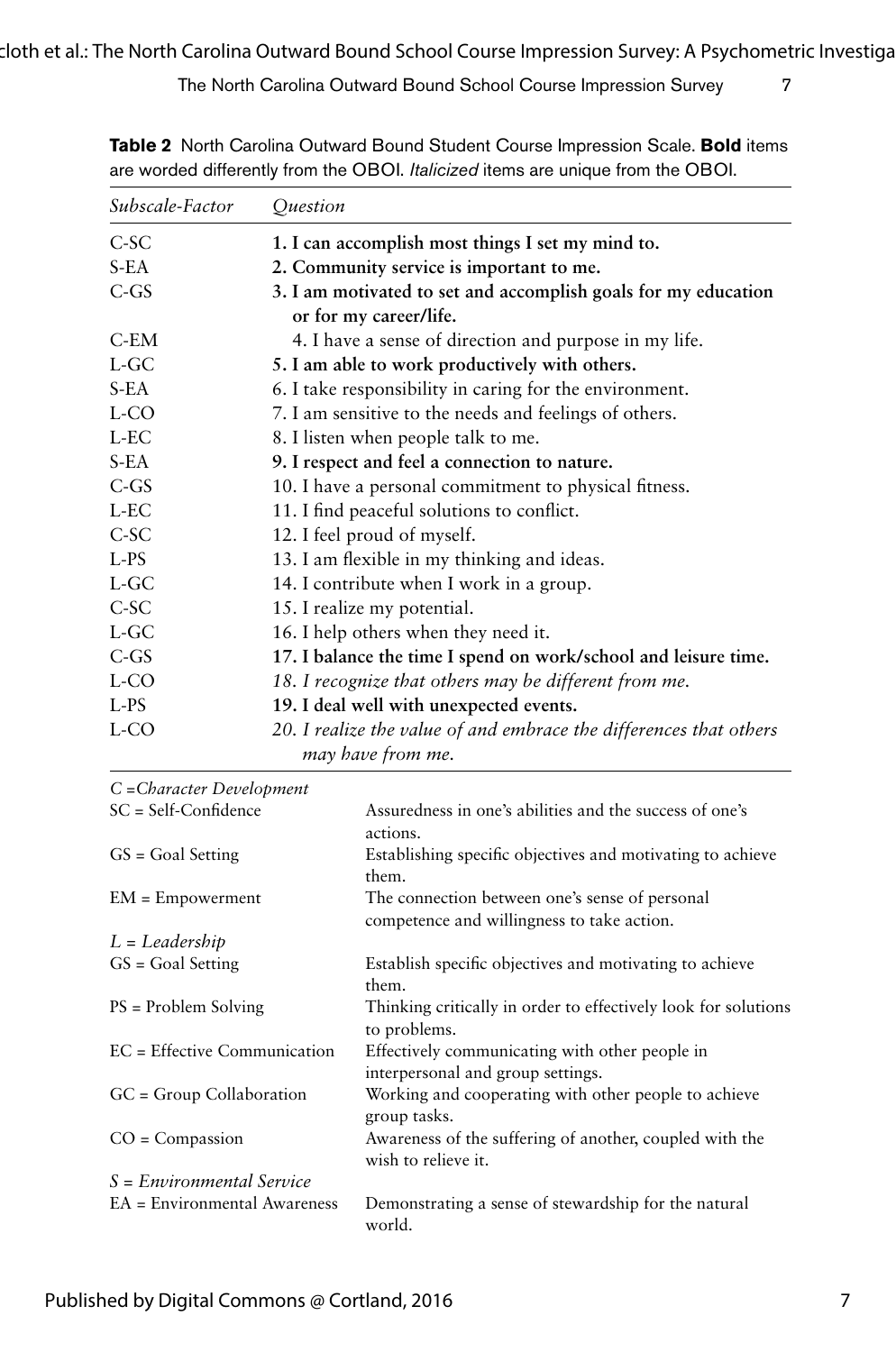However, within OB USA, there has been no further work since Luo (2011) toward investigating the appropriateness of the Outward Bound Outcomes Instrument to evaluate OB course outcomes and particularly the outcomes associated with NCOBS wilderness courses. Therefore, the primary purpose of this study was to establish the psychometric properties of the NCOBSCIS and better understand the usefulness of the NCOBSCIS including the factor structure and internal consistency. The factor structure of the original OBOI was used as a point of reference and comparison. A secondary purpose of this study was to describe the processes that were used to modify the NCOBSCIS and assess its psychometric properties.

## **Method**

## Program and Sample

The North Carolina Outward Bound School has been operating multi-day wilderness experience programs since 1967 with courses representing various age groups, course lengths, modes of travel, and program locations. The components of a typical course follow the OB progression of training (heavy instructor involvement in teaching students), main (instructors serve more of a coaching role as students practice various skills), and final expedition (instructors step back to allow appropriate levels of autonomy for students), regardless of mode of travel (backpacking, sea kayaking, canoeing, etc.). Additional components include a service project, rock climbing, solo experience and personal challenge event.

The sample for the Exploratory Factor Analysis (EFA) was drawn from all NCOBS participants ( $N = 622$ ) who completed an open-enrollment wilderness course of four days or longer during June –August, 2011 located in the mountains of western North Carolina or Outer Banks National Seashore also in North Carolina. The sample included those participants who provided consent, completed their respective NCOBS course and completed the NCOBSCIS ( $n = 266$ ; see Table 3). Two individuals were removed from the analyses due to missing data. The sample consisted of more males  $(n=172)$  than females  $(n=94)$ , and an age range of  $12-54$ , with a mean age of 18. The flow of participants for the Confirmatory Factor Analysis (CFA) is also presented in Figure 1, and is described in detail later.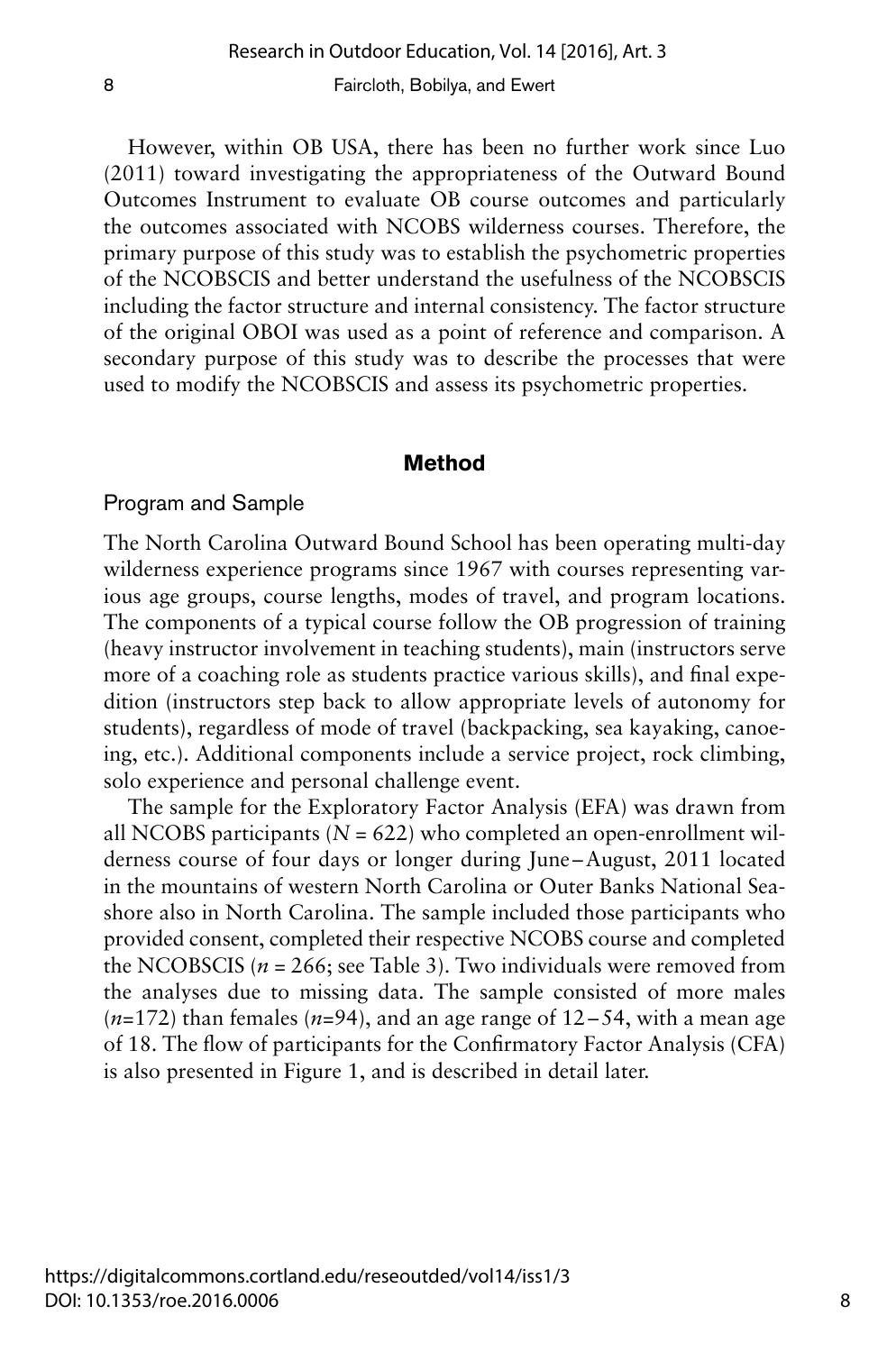

**Figure 1** Participant flow chart (modeled after CONSORT guidelines; Begg, et al., 1996) *F ig. 1*. Participant flow chart (modeled after C ONSOR T guidelines; B egg, et al., 1 996)

The North Carolina Outward Bound School Course Impression Scale (NCOBSCIS)

The NCOBSCIS is a 20-item measure using a 7-point Likert scale to rate the degree of agreement with each statement  $(1 =$  strongly disagree to  $7 =$ strongly agree) developed from the original OBOI instrument. The measure consists of 3 separate subscales for Character Development, Leadership, and Environmental Service. Higher scores indicate stronger agreement with the survey outcomes (Faircloth & Bobilya, 2013). Participants completed the entire retrospective pre- and post survey on the last day of their NCOBS course prior to returning home.

Retrospective pretests are often used to reduce the potential for responseshift bias that can result from self-report measures (Howard, Ralph, Gulanick, Maxwell, Nance, & Gerber, 1979; Sibthorp, Paisley, Gookin, & Ward, 2007). Another way to think about the response-shift bias is in terms of how participants' understanding of concepts, such as leadership, change subsequent to their experiences. In other words, as participants are given opportunities to engage in leadership, their understanding of the concept changes. In retrospective pre-test designs, participants complete a pre measure by thinking back (retrospectively) on how they would have responded at some previously determined time. For example, the participants in this study were told: "There are two columns of numbers. One column for how you feel "now" (post-course) and another column for how you felt before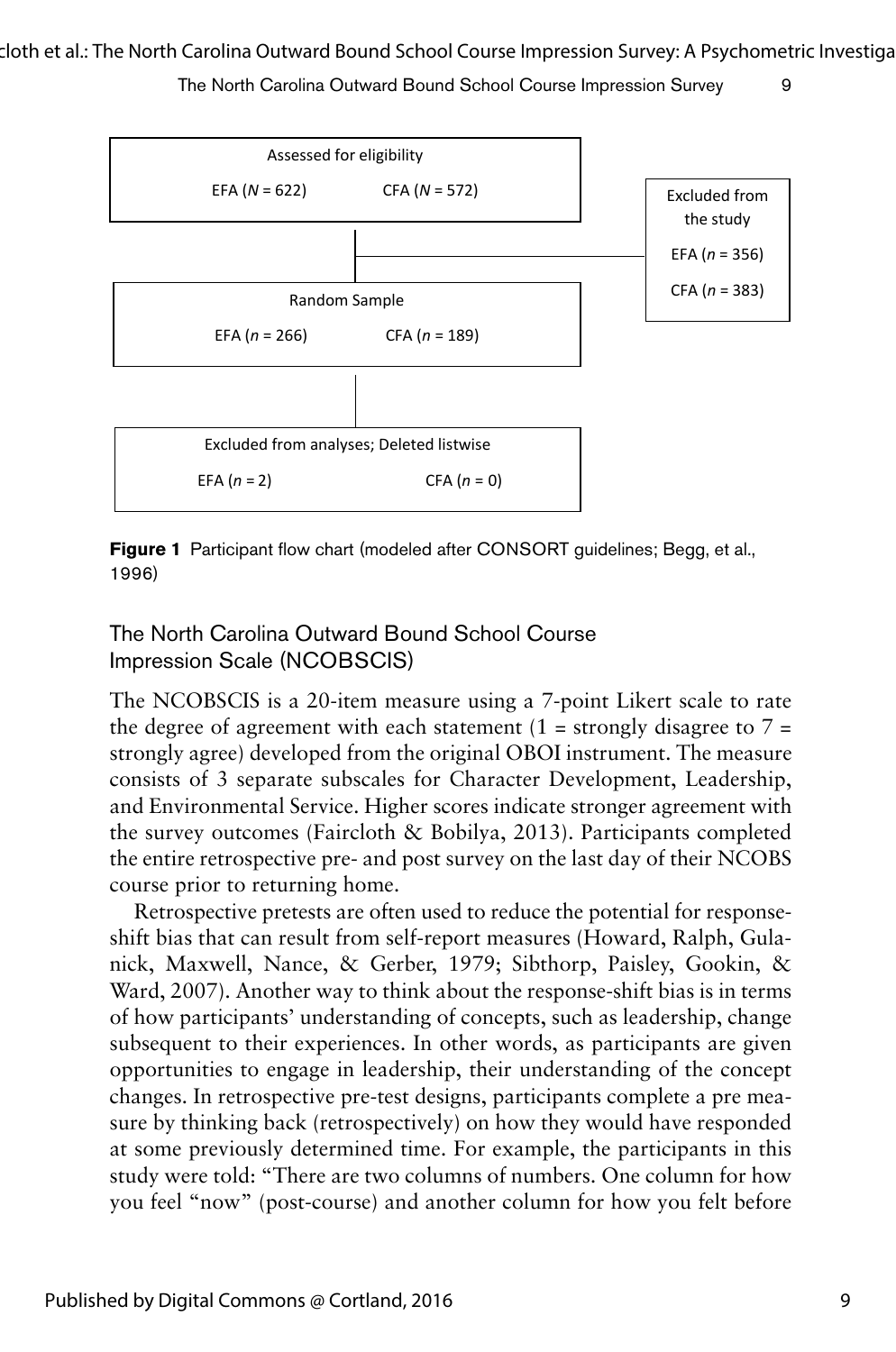the course started." However, there is evidence that retrospective pretests can produce inflated effect sizes when compared to true pre/post methods (Taylor, Russ, & Taylor, 2009). The question of how to most appropriately assess change is one that cannot be answered *apriori*, but rather it must be empirically tested in light of the context and variables of interests by collecting and comparing pre, post, and retrospective pre data (Howard, Millham, Slaten, & O'Donnell, 1981). However, only retrospective pre data were collected in the current study.

## Development and Analysis of the NCOBSCIS

The NCOBSCIS was developed by adapting questions to provide a more direct match for outcomes of interest at NCOBS and which were in alignment with their educational framework (see Table 2 presented earlier). There were only two new questions added to the instrument after reviewing the statements and the NCOBS curricula. Given the close relationship between the OBOI and the NCOBSCIS, one question of interest concerns the degree to which the factor structures of the two measures match. Therefore, the coding scheme for the OBOI served as a starting place for the initial phase investigating the NCOBSCIS.

## **Coding of the NCBOSCIS by Field Experts.**

As an initial phase of investigation, the content of the NCOBSCIS was visibly inspected by field experts attending the 2013 Outdoor Leadership Research Symposium (OLRS) to determine which items corresponded to the original factors indicated by the OBOI Guidelines. According to the OBOI Guidelines, the OBOI was a 27-item questionnaire designed to measure the outcomes defined in the Outward Bound Educational Framework. Further, the guidelines stated that the OBOI specifically measured the following three factors (See Table 2): 1) Character Development (self-confidence, goal setting, resilience, empowerment), 2) Leadership (goal setting, problem solving, effective communication, group collaboration, compassion) and 3) Environmental Service. The OBOI definitions of each item in the three factors were used by field experts to match items 1–20 from the NCOBSCIS to the corresponding categories. Each item was then categorized by the field experts into one of three factors: Character Development (C), Leadership (L), or Environmental Service (E). This process resulted in the following item structure: C–items 1, 3, 4, 10, 12, 15, 17; L– items 5, 7, 8, 11, 13, 14, 16, 18, 19, 20; E– items 2, 6, and 9. The field expert codes formed the theoretical basis for comparing the factor structure generated by the Exploratory Factor Analysis.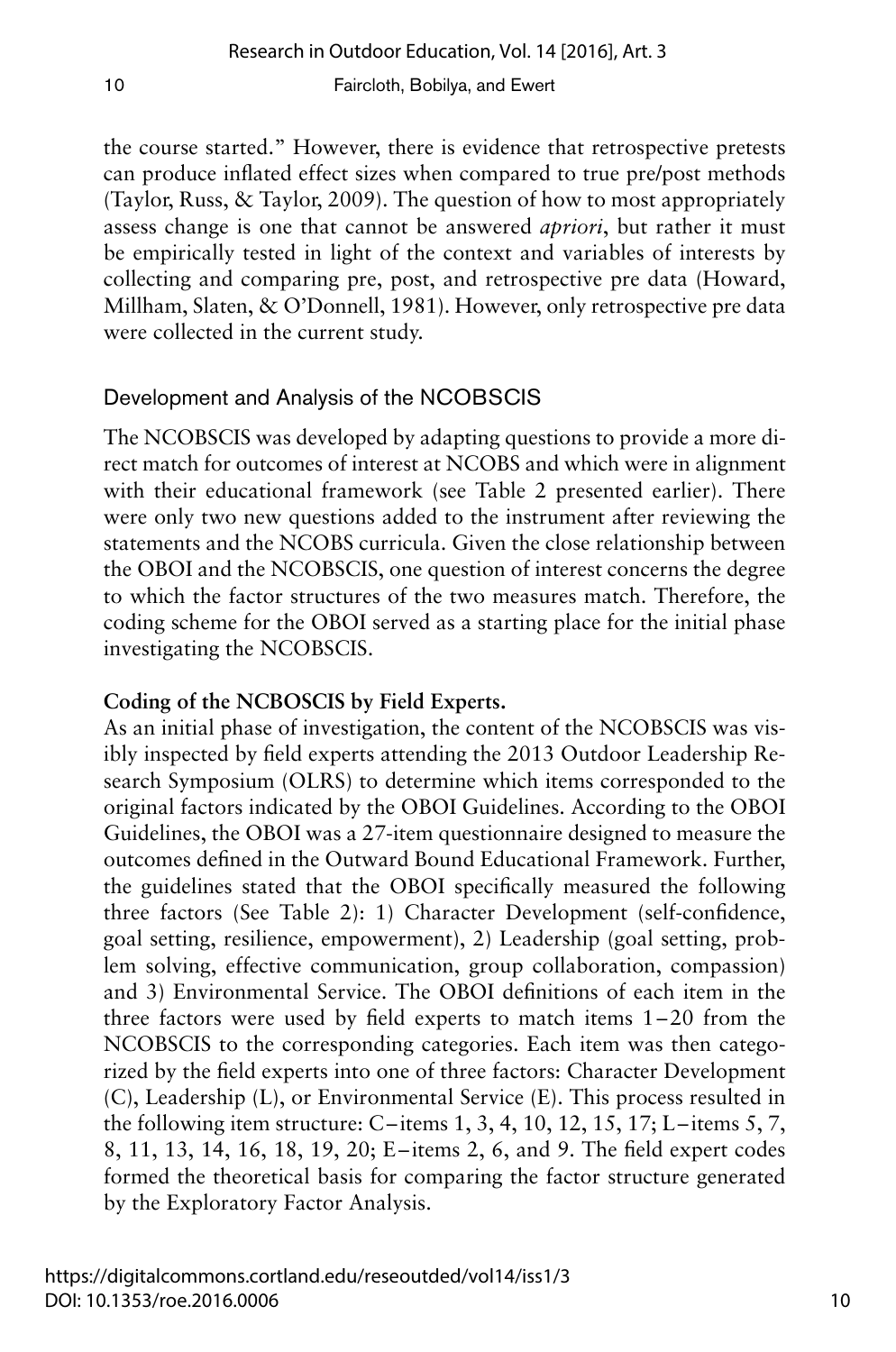cloth et al.: The North Carolina Outward Bound School Course Impression Survey: A Psychometric Investigation

The North Carolina Outward Bound School Course Impression Survey 11

#### **Psychometric Analyses.**

The psychometric phase of the study included calculating Inter-Item Correlations and Test-Retest Reliabilities. Additionally, an Exploratory Factor Analysis (EFA) was conducted to explore the underlying factor structure of the NCOBSCIS, using the process described above as to guide the EFA. Internal Consistency (Cronbach's Alpha) was calculated for the 3-factor solutions using pre and post NCOBSCIS scores. Finally, a Confirmatory Factor Analysis (CFA) was conducted on an independent sample to confirm the factor structure of the NCOBSCIS.

## **Results**

Table 3 displays the intercorrelations of the NCOBSCIS. This intercorrelation table shows the relationships between each of the item on the NCOBSCIS.

The Inter-Item correlations range from  $r = .08$  to  $r = .65$ . All of the correlations, with the exception of 3, are significant. This indicates a high degree of relationship between the majority of the items on the NCOBSCIS. Similarly, the test/retest reliability estimates conducted using dependent sample for the pre and post scores ranged from  $r = .37$  for item number 12, to *r =* .74 for item number 2. This indicates a high degree of stability in the measure when estimating change between pre and post assessments.

## Exploratory Factor Analysis of the NCOBSCIS

An Exploratory Factor Analysis using Principal Components Analysis (PCA) with varimax rotation and eigenvalues = 1 (Gorsuch, 1990; Tabachnick & Fidell, 2000), initially resulted in a 5 factor solution. However, since only one item was loading on factors 4 and 5, they were dropped. When the model was re-run fitting a three factor solution, this accounted for 50.6% of variance observed in the data (Table 4).

As shown by the factor loadings presented in Table 4, this 3-factor solution provided a good fit to the structure of the measure, and at the same time was consistent with the factor definitions provided by the original OBOI guidelines. The internal consistency estimates for each of the three factors at pre and post were also in the acceptable range ( $\alpha = .725 - .843$ ; see Table 5). The 3 factors of the NCOBSCIS are all internally reliable (Faircloth & Bobilya, 2013).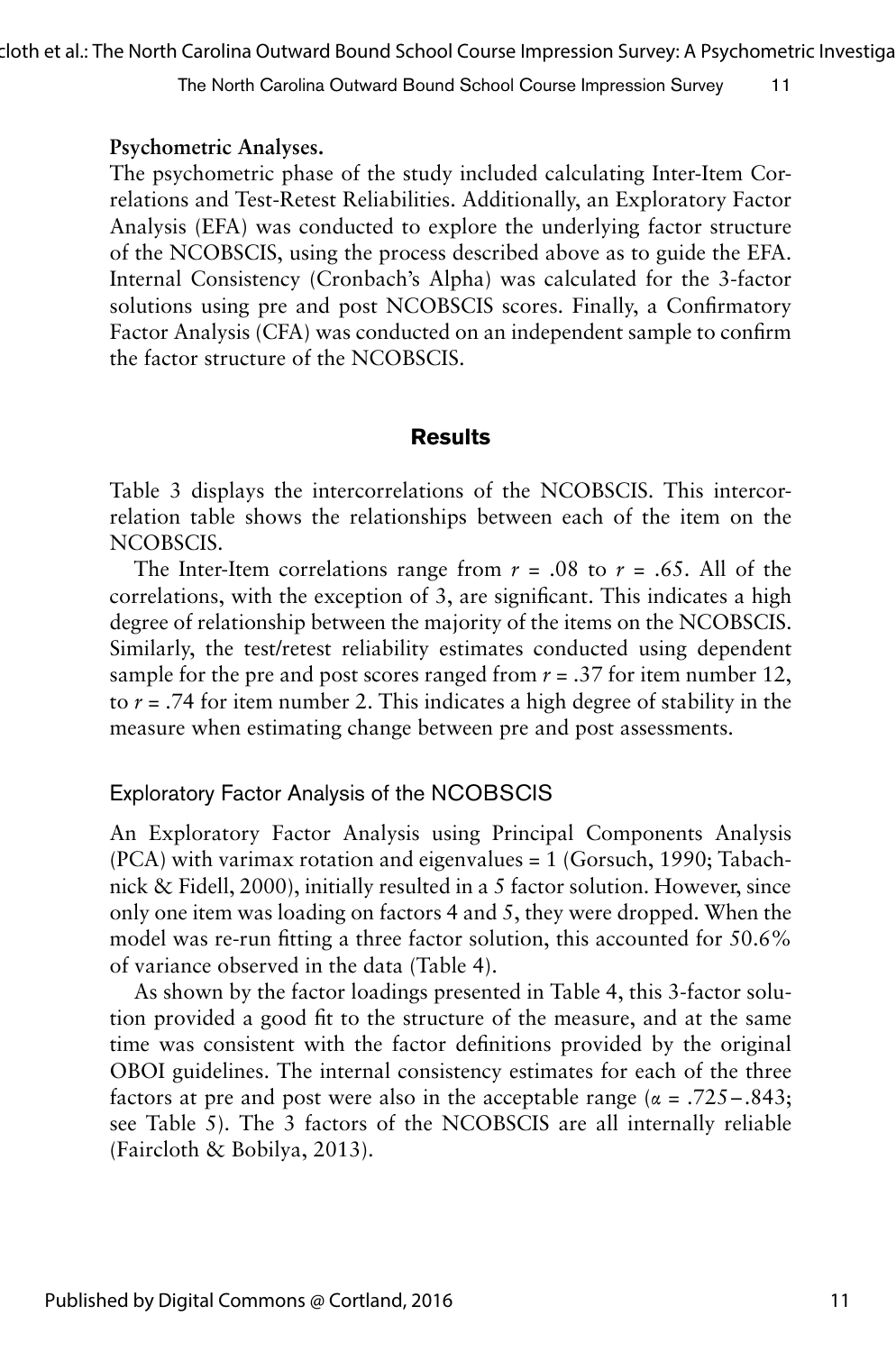|                        |                                                                                                                                                                                                                                                                                                                                                                                                                                                                                                                                                                                                                                                                                                   |               |                                                                                                                                                                                                                                                                                                                                              |                |                | Table 3 Correlation Matrix of Post NCOBSCIS Responses |                |               |            |                |          |          |          |         |                         |          |             |         |                          |
|------------------------|---------------------------------------------------------------------------------------------------------------------------------------------------------------------------------------------------------------------------------------------------------------------------------------------------------------------------------------------------------------------------------------------------------------------------------------------------------------------------------------------------------------------------------------------------------------------------------------------------------------------------------------------------------------------------------------------------|---------------|----------------------------------------------------------------------------------------------------------------------------------------------------------------------------------------------------------------------------------------------------------------------------------------------------------------------------------------------|----------------|----------------|-------------------------------------------------------|----------------|---------------|------------|----------------|----------|----------|----------|---------|-------------------------|----------|-------------|---------|--------------------------|
|                        | $\frac{1}{2} \begin{vmatrix} \stackrel{*}{\rightarrow} & \stackrel{*}{\rightarrow} & \stackrel{*}{\rightarrow} & \stackrel{*}{\rightarrow} & \stackrel{*}{\rightarrow} & \stackrel{*}{\rightarrow} & \stackrel{*}{\rightarrow} & \stackrel{*}{\rightarrow} & \stackrel{*}{\rightarrow} & \stackrel{*}{\rightarrow} & \stackrel{*}{\rightarrow} & \stackrel{*}{\rightarrow} & \stackrel{*}{\rightarrow} & \stackrel{*}{\rightarrow} & \stackrel{*}{\rightarrow} & \stackrel{*}{\rightarrow} & \stackrel{*}{\rightarrow} & \stackrel{*}{\rightarrow} & \stackrel{*}{\rightarrow} & \stackrel{*}{\rightarrow} & \stackrel{*}{\rightarrow} & \stackrel{*}{\rightarrow} & \stackrel{*}{\rightarrow} &$ | $\frac{1}{2}$ | $\Im$                                                                                                                                                                                                                                                                                                                                        | $\overline{Q}$ | $\overline{Q}$ | $\frac{6}{2}$                                         | $\overline{Q}$ | $\mathbb{Q}8$ | ටි         |                |          |          |          |         | Q10 Q11 Q12 Q13 Q14 Q15 |          | Q16 Q17 Q18 |         | $\widetilde{\mathrm{O}}$ |
|                        |                                                                                                                                                                                                                                                                                                                                                                                                                                                                                                                                                                                                                                                                                                   |               |                                                                                                                                                                                                                                                                                                                                              |                |                |                                                       |                |               |            |                |          |          |          |         |                         |          |             |         |                          |
|                        |                                                                                                                                                                                                                                                                                                                                                                                                                                                                                                                                                                                                                                                                                                   |               |                                                                                                                                                                                                                                                                                                                                              |                |                |                                                       |                |               |            |                |          |          |          |         |                         |          |             |         |                          |
|                        |                                                                                                                                                                                                                                                                                                                                                                                                                                                                                                                                                                                                                                                                                                   |               |                                                                                                                                                                                                                                                                                                                                              |                |                |                                                       |                |               |            |                |          |          |          |         |                         |          |             |         |                          |
|                        |                                                                                                                                                                                                                                                                                                                                                                                                                                                                                                                                                                                                                                                                                                   |               |                                                                                                                                                                                                                                                                                                                                              | $.20**$        |                |                                                       |                |               |            |                |          |          |          |         |                         |          |             |         |                          |
|                        |                                                                                                                                                                                                                                                                                                                                                                                                                                                                                                                                                                                                                                                                                                   |               | $51**$<br>$29***$<br>$28***$<br>$35**$                                                                                                                                                                                                                                                                                                       | $.29**$        | $.35***$       |                                                       |                |               |            |                |          |          |          |         |                         |          |             |         |                          |
|                        |                                                                                                                                                                                                                                                                                                                                                                                                                                                                                                                                                                                                                                                                                                   |               |                                                                                                                                                                                                                                                                                                                                              | $.35**$        | $.39***$       | $.35***$                                              |                |               |            |                |          |          |          |         |                         |          |             |         |                          |
|                        |                                                                                                                                                                                                                                                                                                                                                                                                                                                                                                                                                                                                                                                                                                   |               |                                                                                                                                                                                                                                                                                                                                              | $.33**$        | $.36**$        | $.22**$                                               | $.53**$        |               |            |                |          |          |          |         |                         |          |             |         |                          |
|                        |                                                                                                                                                                                                                                                                                                                                                                                                                                                                                                                                                                                                                                                                                                   |               |                                                                                                                                                                                                                                                                                                                                              | $.26**$        | $.25***$       | $-8.59$ .                                             | $.36**$        | $.27**$       |            |                |          |          |          |         |                         |          |             |         |                          |
|                        |                                                                                                                                                                                                                                                                                                                                                                                                                                                                                                                                                                                                                                                                                                   |               |                                                                                                                                                                                                                                                                                                                                              | $28**$         | 08             | $.27**$                                               | $\ddot{4}$     | $.16***$      | $21**$     |                |          |          |          |         |                         |          |             |         |                          |
|                        |                                                                                                                                                                                                                                                                                                                                                                                                                                                                                                                                                                                                                                                                                                   |               |                                                                                                                                                                                                                                                                                                                                              | $28**$         | $.41**$        | $.30**$                                               | $.52**$        | $42**$        | $.30**$    | $.17***$       |          |          |          |         |                         |          |             |         |                          |
|                        |                                                                                                                                                                                                                                                                                                                                                                                                                                                                                                                                                                                                                                                                                                   |               |                                                                                                                                                                                                                                                                                                                                              | $*0*$ .        | $.26***$       | $.22**$                                               | $.28**$        | $.30**$       | $\ddot{4}$ | $.29***$       | $.22**$  |          |          |         |                         |          |             |         |                          |
|                        |                                                                                                                                                                                                                                                                                                                                                                                                                                                                                                                                                                                                                                                                                                   |               |                                                                                                                                                                                                                                                                                                                                              | $.28**$        | $*0*$ .        | $.27***$                                              | $40*$          | $.39***$      | $.25**$    | $\overline{0}$ | $.30**$  | $.24**$  |          |         |                         |          |             |         |                          |
|                        |                                                                                                                                                                                                                                                                                                                                                                                                                                                                                                                                                                                                                                                                                                   |               |                                                                                                                                                                                                                                                                                                                                              | $.30**$        | $.38**$        | $49**$                                                | $.36**$        | $.30**$       | $.37**$    | $.24**$        | $.32**$  | $.37**$  | $.36**$  |         |                         |          |             |         |                          |
|                        |                                                                                                                                                                                                                                                                                                                                                                                                                                                                                                                                                                                                                                                                                                   |               |                                                                                                                                                                                                                                                                                                                                              | $49**$         | $29**$         | $.23**$                                               | $19**$         | $.24**$       | $19**$     | $25**$         | $.24**$  | $.55**$  | $.29**$  | $.31**$ |                         |          |             |         |                          |
|                        |                                                                                                                                                                                                                                                                                                                                                                                                                                                                                                                                                                                                                                                                                                   |               |                                                                                                                                                                                                                                                                                                                                              | $.26***$       | $.48**$        | $.37***$                                              | $-50**$        | $.52***$      | $.28**$    | $.23**$        | $.36**$  | $.26***$ | $.44**$  | $.45**$ | $.25**$                 |          |             |         |                          |
|                        |                                                                                                                                                                                                                                                                                                                                                                                                                                                                                                                                                                                                                                                                                                   |               |                                                                                                                                                                                                                                                                                                                                              | $.46**$        | $24**$         | $.39**$                                               | $.34**$        | $.26***$      | $.31**$    | $.34**$        | $.34***$ | $31**$   | $15*$    | $.28**$ | $.34**$                 | $.31**$  |             |         |                          |
|                        |                                                                                                                                                                                                                                                                                                                                                                                                                                                                                                                                                                                                                                                                                                   |               |                                                                                                                                                                                                                                                                                                                                              | $.23**$        | $.16**$        | $.24**$                                               | $.29**$        | $.31**$       | $.27***$   | $.14*$         | $.22**$  | $.23**$  | $.19***$ | $.21**$ | $.19***$                | $.30**$  | $.27**$     |         |                          |
|                        |                                                                                                                                                                                                                                                                                                                                                                                                                                                                                                                                                                                                                                                                                                   |               |                                                                                                                                                                                                                                                                                                                                              | $.19***$       | $.34**$        | $.30**$                                               | $.24**$        | $.25**$       | $.26**$    | $.19**$        | $.30**$  | $.21**$  | $.42**$  | $.31**$ | $.30**$                 | $.35***$ | $.27**$     | $.22**$ |                          |
| $88888888855335535533$ |                                                                                                                                                                                                                                                                                                                                                                                                                                                                                                                                                                                                                                                                                                   |               | $\ddot{3} \ddot{7} \ddot{8} \ddot{8} \ddot{8} \ddot{8} \ddot{8} \ddot{8} \ddot{8} \ddot{8} \ddot{8} \ddot{8} \ddot{8} \ddot{8} \ddot{8} \ddot{8} \ddot{8} \ddot{8} \ddot{8} \ddot{8} \ddot{8} \ddot{8} \ddot{8} \ddot{8} \ddot{8} \ddot{8} \ddot{8} \ddot{8} \ddot{8} \ddot{8} \ddot{8} \ddot{8} \ddot{8} \ddot{8} \ddot{8} \ddot{8} \ddot{$ | $45**$         | $40*$          | $.39**$                                               | $45**$         | $.48**$       | $.36**$    | $.19**$        | $40*$    | $40*$    | $.43**$  | $.36**$ | $.32**$                 | $.43**$  | $.36**$     | $.38**$ | $.38**$                  |
|                        | Note. ( $N = 266$ ) * $p < .05$ * * $p < .01$                                                                                                                                                                                                                                                                                                                                                                                                                                                                                                                                                                                                                                                     |               |                                                                                                                                                                                                                                                                                                                                              |                |                |                                                       |                |               |            |                |          |          |          |         |                         |          |             |         |                          |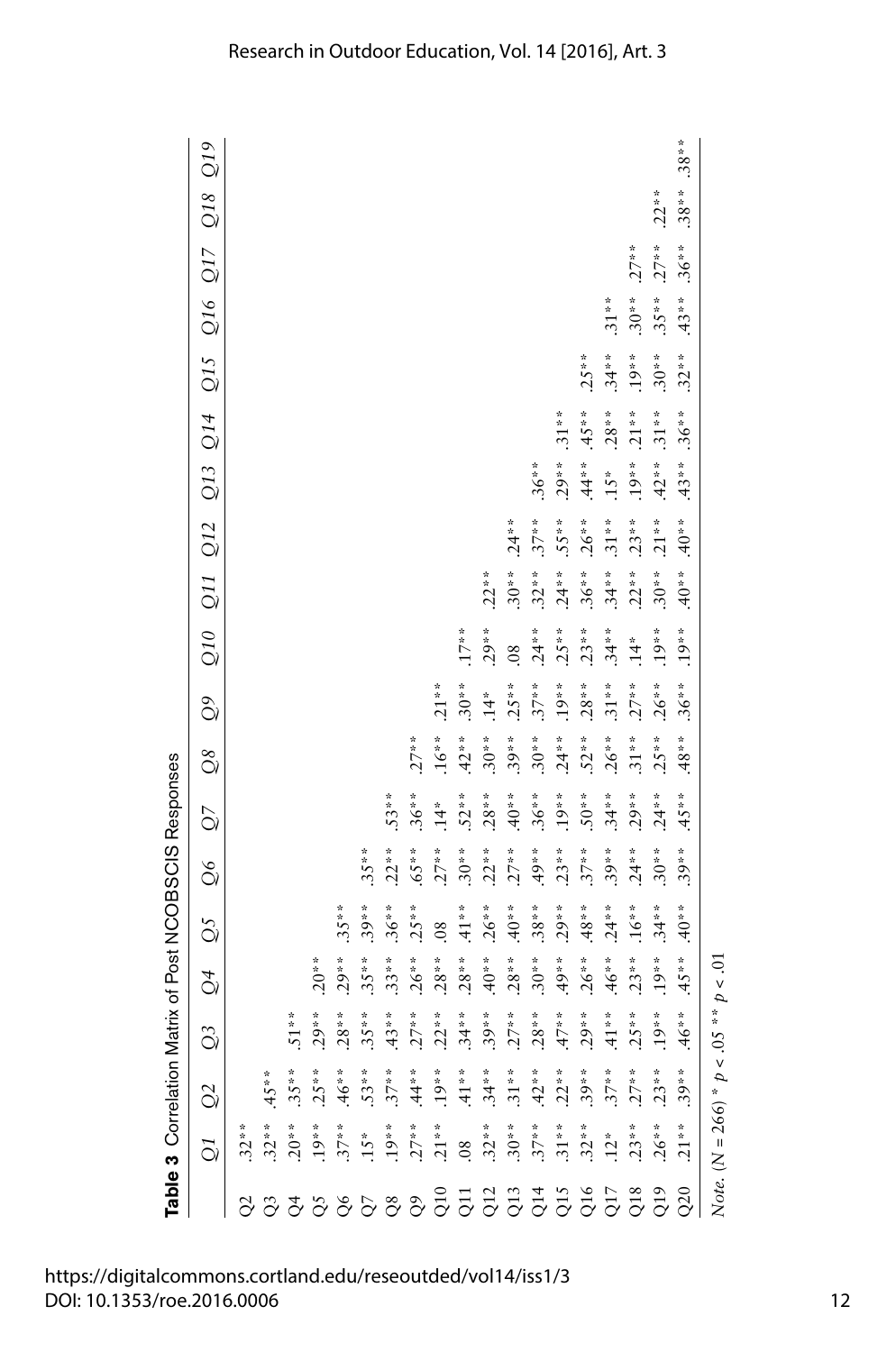| <i>Item</i>                                                                 | Factor<br>loading |
|-----------------------------------------------------------------------------|-------------------|
| Factor 1: Leadership                                                        |                   |
| 14. I contribute when I work in a group.                                    | .66               |
| 20. I realize the value of and embrace the differences that others may have |                   |
| from me.                                                                    | .63               |
| 16. I help others when they need it.                                        | .62               |
| 5. I am able to work productively with others.                              | .61               |
| 7. I am sensitive to the needs and feelings of others.                      | .60               |
| 11. I find peaceful solutions to conflict.                                  | .59               |
| 8. I listen when people talk to me.                                         | .58               |
| 13. I am flexible in my thinking and ideas.                                 | .58               |
| 18. I recognize that others may be different from me.                       | .53               |
| 19. I deal well with unexpected events.                                     | .52               |
| Factor 2: Character Development                                             |                   |
| 15. I realize my potential.                                                 | .60               |
| 12. I feel proud of myself.                                                 | .53               |
| 1. I can accomplish most things I set my mind to.                           | .45               |
| 3. I am motivated to set and accomplish goals for my education or for       |                   |
| my career/life.                                                             | .41               |
| 10. I have a personal commitment to physical fitness.                       | .41               |
| 4. I have a sense of direction and purpose in my life.                      | .32               |
| 17. I balance the time I spend on work/school and leisure time.             | .21               |
| Factor 3: Environmental Service                                             |                   |
| 9. I respect and feel a connection to nature.                               | .72               |
| 6. I take responsibility in caring for the environment.                     | .61               |
| 2. Community service is important to me.                                    | .26               |

**Table 4** Factor Loadings for Varimax Orthogonal Three-Factor Solution of the **NCOBSCIS** 

|  | <b>Table 5</b> Internal Consistency of Total and Factor scales |  |  |
|--|----------------------------------------------------------------|--|--|
|  |                                                                |  |  |

| Pre                          |                 |  |
|------------------------------|-----------------|--|
| Leadership                   | $\alpha = .831$ |  |
| Character Development        | $\alpha = .811$ |  |
| <b>Environmental Service</b> | $\alpha = .725$ |  |
| Post                         |                 |  |
| Leadership                   | $\alpha = .843$ |  |
| Character Development        | $\alpha = .782$ |  |
| <b>Environmental Service</b> | $\alpha = .752$ |  |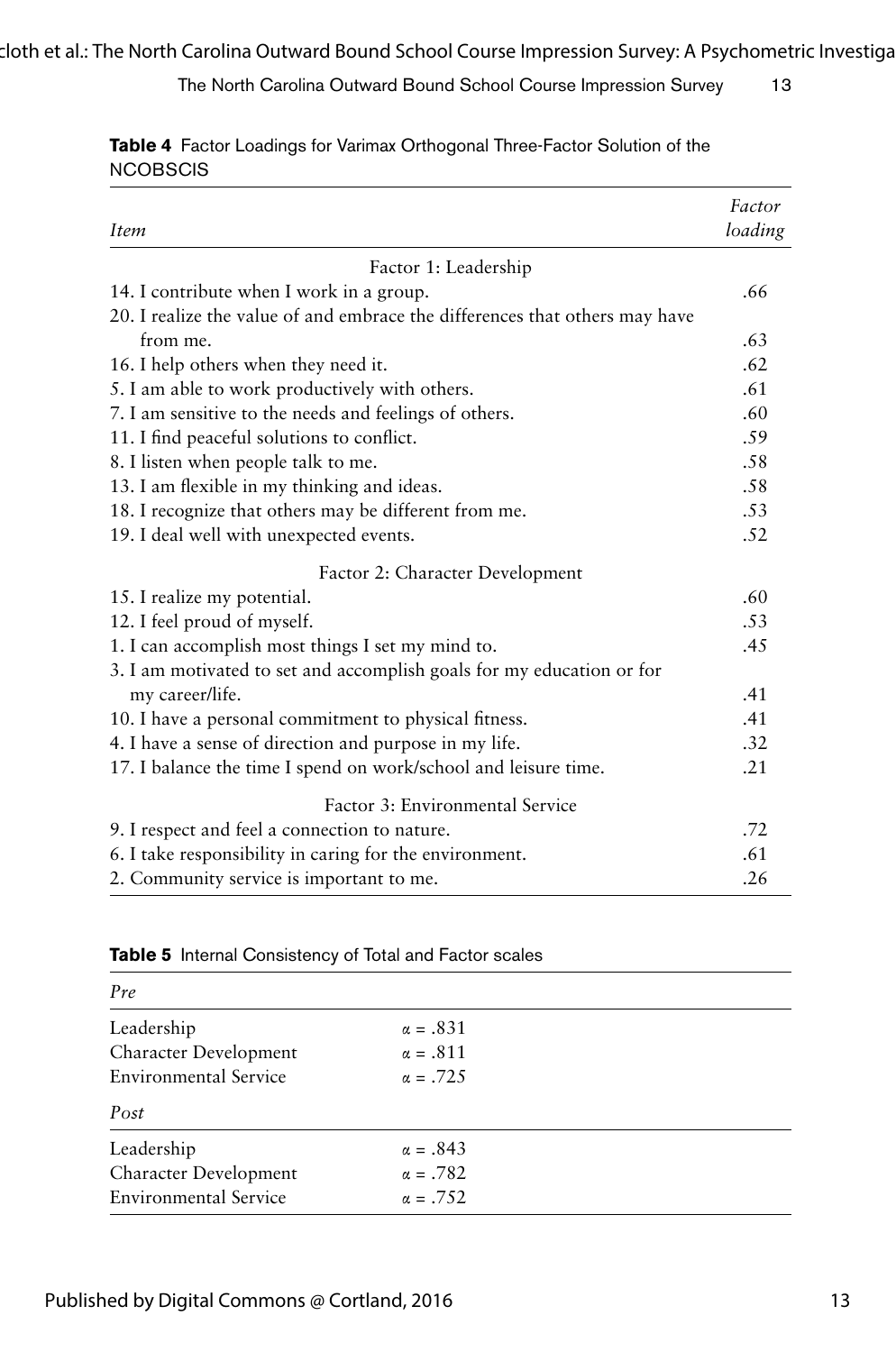## Confirmatory Factor Analysis

A Confirmatory Factor Analysis (CFA) was conducted on an independent sample of NCOBS participants (see Table 4) who completed an open enrollment course four days or longer between June –August 2013, including a total of 52 total wilderness courses (*N* = 572; *n* =189 provided consent and completed Pre and Post surveys). The majority of the sample were males  $(64%)$  and ranged in age from 12–55, with 85.7% between 12–18 years old. This sample was comparable to the sample used for the EFA. Confirmatory Factor Analysis, using Maximum Likelihood (ML) estimation was conducted using SPSS (Bentler & Bonett, 1980; Marsh, Balla, & Mcdonald, 1988) and was grounded theoretically in the Exploratory Factor Analysis (EFA). Table 6 presents the results of the CFA.

The results of the CFA using ML estimation with varimax rotation and eigenvalues = 1 (Gorsuch, 1990; Tabachnick & Fidell, 2012), produced a 3-factor solution accounting for 52.95% of variance observed in the data. The three factors again corresponded to: (1) Leadership, (2) Character Development and (3) Environmental Service subscales identified in the original OBOI. The factor items are Leadership– items 5, 7, 8, 11, 13, 14, 16, 18, 19, 20; Character Development –items 1, 3, 4, 10, 12, 15, 17; and Environmental Awareness–items 2, 6, and 9. The Internal Consistency estimates for each of the three factors at Pre and Post were also in the acceptable range (α = .71 – .90)

## **Discussion**

Consistent with Luo's (2011) investigation of the Outward Bound Outcomes Instrument (OBOI), the current investigation of the North Carolina Outward Bound School Course Impression Scale (NCOBSCIS) also provides evidence of the validity and reliability of the instrument. The items on the NCOBSCIS are highly interrelated as indicated by the significant interitem correlations. In other words, how participants respond to one item is likely to be related to how they respond to other items on the measure. The NCOBSCIS is also stable across time as indicated by the significant test-retest reliability estimates. While the NCOBSCIS seems to be stable over-time, questions remain about whether the measure can detect change and how to most appropriately collect pre data (retro-pre or true pre). Previous research with the OBOI indicates that it is stable while also being sensitive to change (Luo, 2011). Future research will use the NCOBSCIS for measuring program outcomes.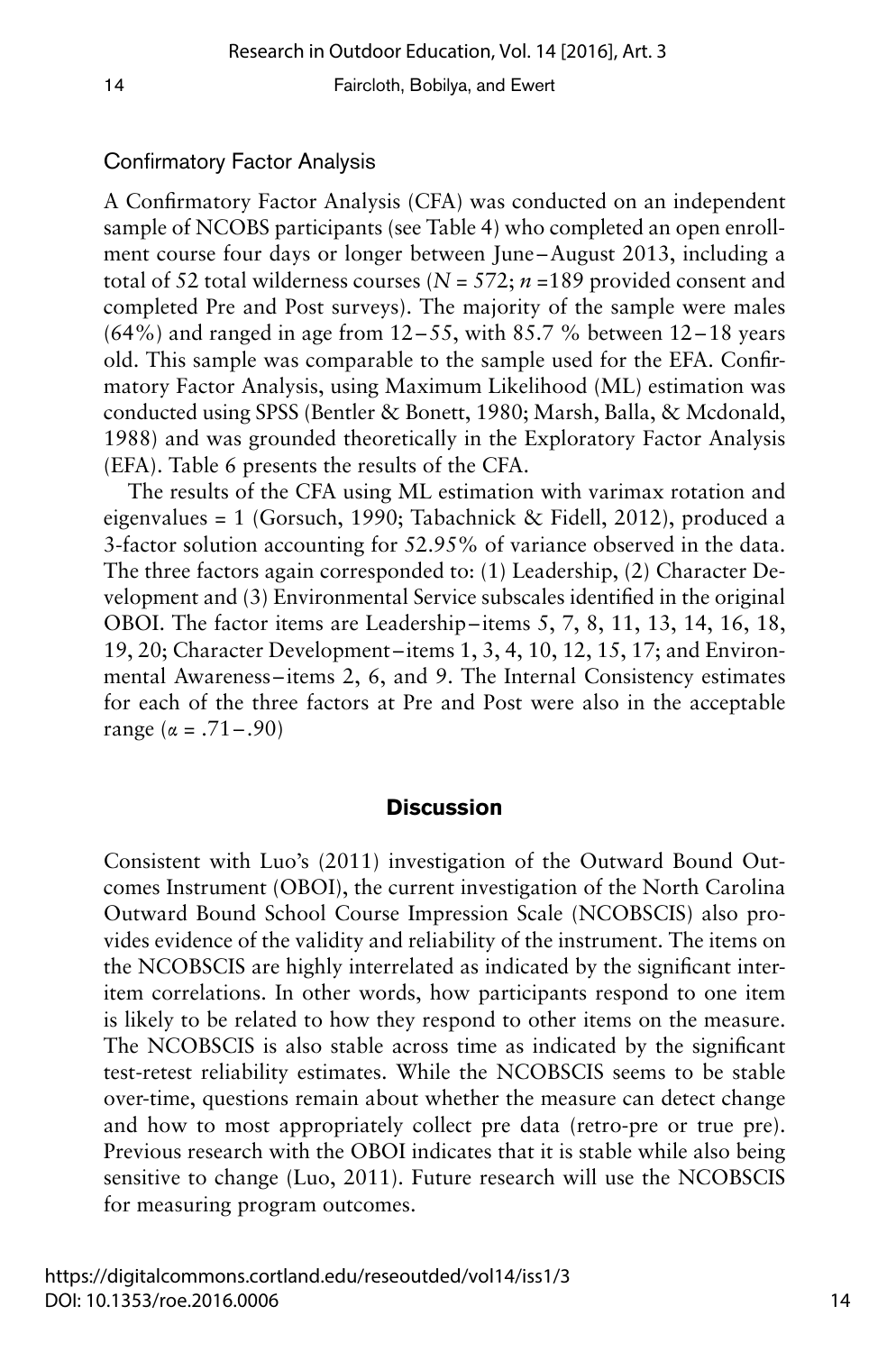|                                                   |            | Factor                   |                          |
|---------------------------------------------------|------------|--------------------------|--------------------------|
| <i>Item</i>                                       | Leadership | Character<br>Development | Environmental<br>Service |
| 5. I am able to work productively with            |            |                          |                          |
| others.                                           | .71        |                          |                          |
| 7. I am sensitive to the needs and feelings       |            |                          |                          |
| of others.                                        | .66        |                          |                          |
| 16. I help others when they need it.              | .65        |                          |                          |
| 20. I realize the value of and embrace the        |            |                          |                          |
| differences that others may have from me.         | .65        |                          |                          |
| 14. I contribute when I work in a group.          | .61        |                          |                          |
| 18. I recognize that others may be different      |            |                          |                          |
| from me.                                          | .60        |                          |                          |
| 8. I listen when people talk to me.               | .55        |                          |                          |
| 11. I find peaceful solutions to conflict.        | .44        |                          |                          |
| 13. I am flexible in my thinking and ideas.       | .43        |                          |                          |
| 19. I deal well with unexpected events.           | .41        |                          |                          |
| 4. I have a sense of direction and purpose        |            |                          |                          |
| in my life.                                       |            | .73                      |                          |
| 15. I realize my potential.                       |            | .68                      |                          |
| 1. I can accomplish most things I set my mind to. |            | .62                      |                          |
| 12. I feel proud of myself.                       |            | .62                      |                          |
| 3. I am motivated to set and accomplish           |            |                          |                          |
| goals for my education or for my career/life.     |            | .60                      |                          |
| 17. I balance the time I spend on work/school     |            |                          |                          |
| and leisure time.                                 |            | .50                      |                          |
| 10. I have a personal commitment to physical      |            |                          |                          |
| fitness.                                          |            | .43                      |                          |
| 9. I respect and feel a connection to nature.     |            |                          | .83                      |
| 6. I take responsibility in caring for the        |            |                          |                          |
| environment.                                      |            |                          | .72                      |
| 2. Community service is important to me.          |            |                          | .37                      |

**Table 6** Standardized Solutions by Confirmatory Factor Analysis for the Three-Factor Model

The results of the field expert evaluations and the independent factor analyses conducted in this study confirm the factor structure of the NCOB-SCIS. The NCOBSCIS and the OBOI seem to measure comparable subscales of Character Development, Leadership, and Environmental Service. The Exploratory and Confirmatory Factor Analyses were conducted on independent samples which strengths the findings presented here. The EFA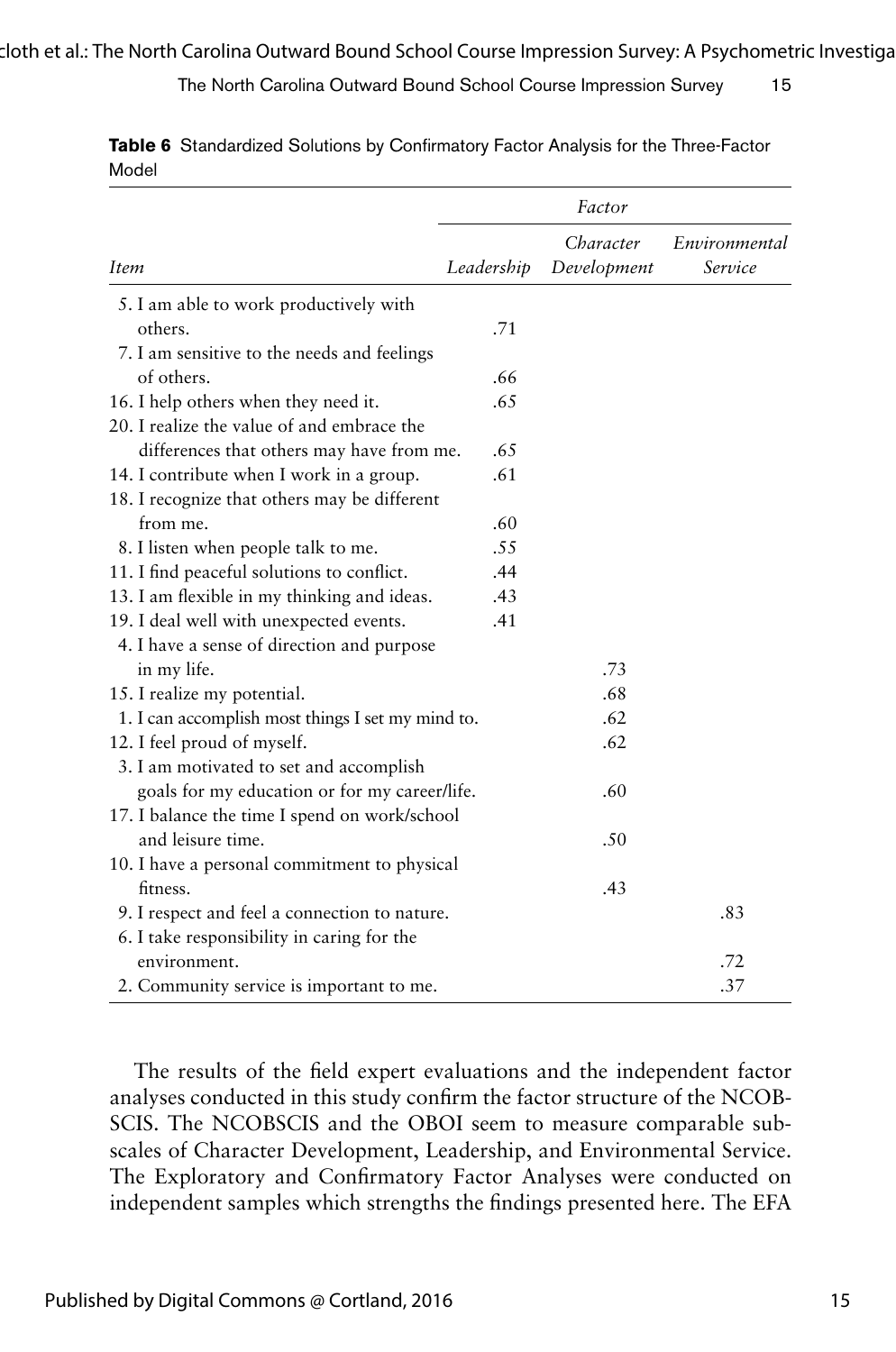and CFA produced the same three-factor solutions, and both models were consistent with the codes produced by the field experts.

The present study also strengthens previous calls (Howard, et al., 1981; Howard, et al., 1979) for collecting true pre, retrospective pre, and post data in the same study to empirically evaluate any biases that may be present in participants' ratings of their personal characteristics and traits. Both methods of collecting pre data have their strengths and weaknesses and require further investigation to determine which method is most appropriate for evaluating specific programs.

## **Limitations**

The primary limitation of this study was the discontinuity of the various lines of research involving the OBOI and its adaptation, use, and evaluation. With OB research efforts decentralized and now the responsibility of regional schools, it became difficult to maintain a coherent history of the OBOI and its many adaptations, including the NCOBSCIS. Future research with the OBOI or any of it adaptations could be submitted to all regional schools as a way to maintain continuity across the various lines of research. Researchers tasked with evaluating programming in any outdoor program could benefit from adhering to a unified and documented process of adapting and validating the outcome measures being used.

In addition, the Environmental Service factor consisted of three items on a twenty-item measure. Future work with the NCOBSCIS should include an investigation of this subscale and the items that comprise that factor. Additional items could be added to this subscale to make it comparable to the other two subscales.

Another limitation of this study was the low factor loadings produced in the Exploratory Factor Analysis. While several of the items had low factor loadings, the overall structure of the measure was supported by multiple and various methods of evaluating the factor structure. First, field experts provided a theoretical basis for the factor structure by coding all of the items according to definitions and codes provided by the OBOI Guidelines. Next, the EFA and CFA both produced acceptable three-factor solutions that matched both the field expert codes and the original OBOI factor structure.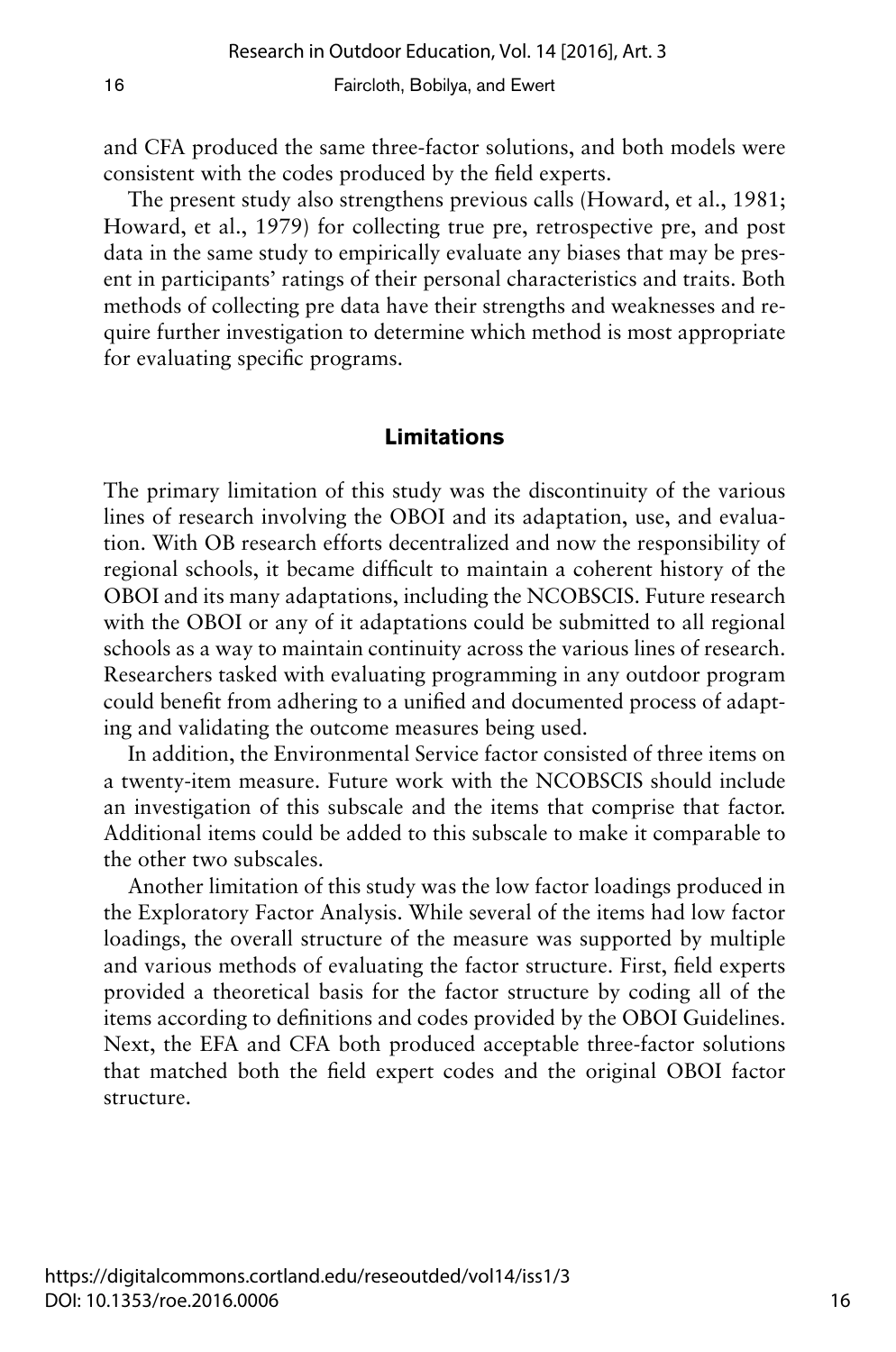cloth et al.: The North Carolina Outward Bound School Course Impression Survey: A Psychometric Investigation

The North Carolina Outward Bound School Course Impression Survey 17

## **Recommendations**

Several recommendations have emerged as a result this study. First, it is recommended that researchers working to investigate similar outcomes could be more efficient if there were continuity between the various lines of research. This continuity could be achieved through various activities including presenting and publishing the results of research regionally and nationally. Second, it is recommended that outdoor programs coordinate their research efforts to ensure that outcomes are appropriately operationalized and measured. When possible, programs are encouraged to use measures that are established in the literature and matched to their outcomes. Third, the NCOBSCIS should be revised to include more items related to the Environmental Service factor or to only reflect Character Development and Leadership. Finally, this study confirms that the NCOBSCIS is comparable to the OBOI in measuring Character Development, Leadership and Environmental Service. Therefore, it is recommended that other OB regional schools adopt one of these two measures when assessing course outcomes.

The following recommendations for practice emerged from this study. First, wilderness experience programs seeking similar outcomes should be overtly promoted as contributors to positive youth development. The psychometric findings in this study have shown that these kinds of programs can effectively measure outcomes in areas that youth development professionals are targeting and which the NCOBSCIS measured (character development and leadership). The processes presented in this study were used to validate and document the development of the NCOBSCIS. This process can be replicated in other settings, focused on different outcomes. Future research with NCOB participants will include outcomes evaluations using the NCOBSCIS.

Additionally, outdoor and adventure programs should give attention to their role in conducting research regarding increased Environmental Service among their participants. The results of this study indicate that Environmental Service was measured with only three items. This may suggest a lack of emphasis on the role that outdoor programs play in promoting environmental awareness and service, or the difficulty of measuring environmental service using self-report measures. Programs are encouraged to explore additional methods for assessing participants' service to the environment (e.g., public service hours, community garden, trail maintenance, etc.).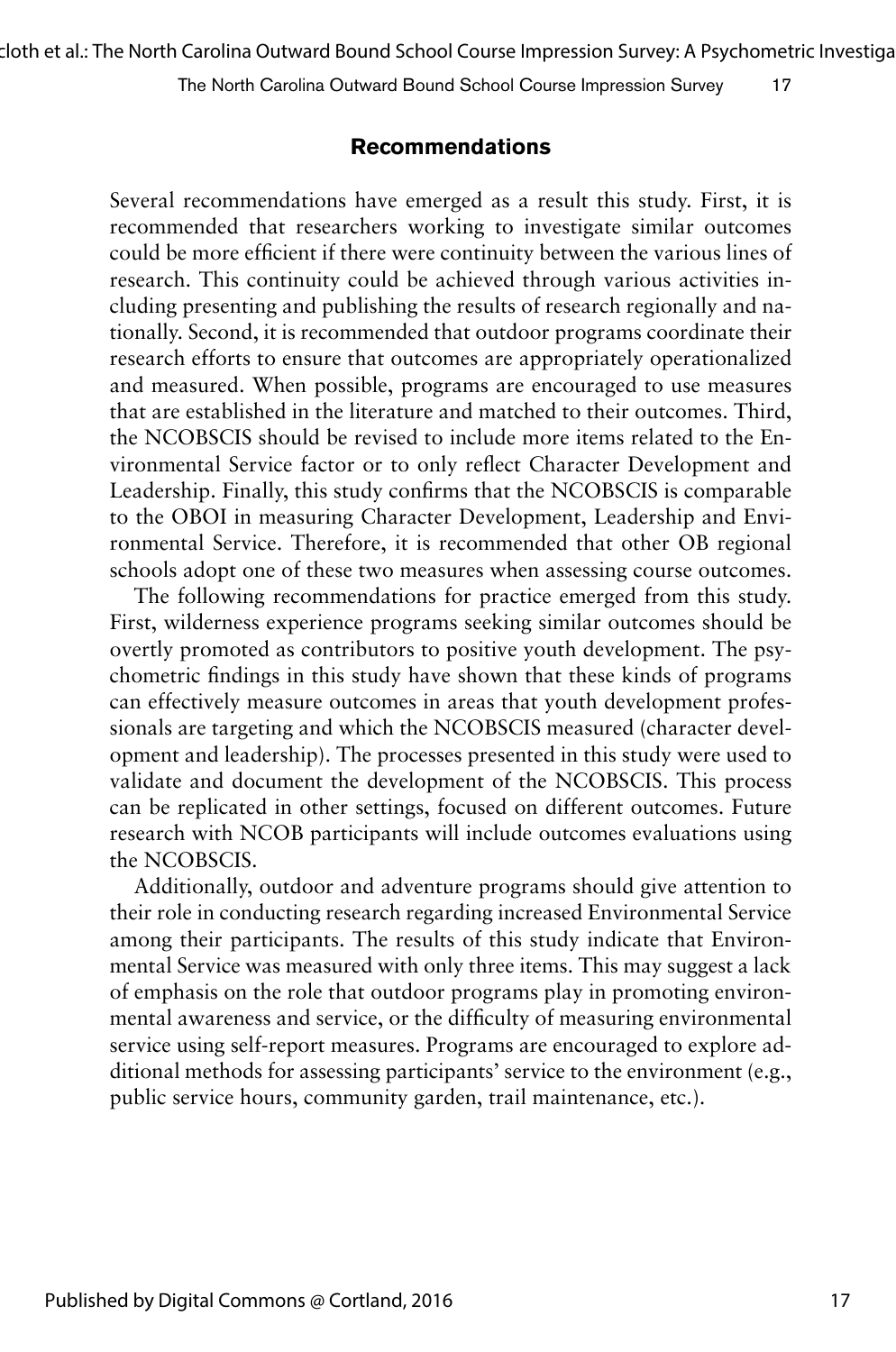## **Conclusions**

The findings of this psychometric investigation of the NCOBSCIS instrument contribute to the literature that seeks to understand the benefits and outcomes of outdoor and adventure programming and the appropriateness of new survey instruments designed to measure change in Character Development, Leadership and Environmental Service. These results indicate that NCOBS should continue to implement the NCOBSCIS. The NCOBSCIS and these analyses may be beneficial to other Outward Bound schools and wilderness experience programs as they develop their own outcomes-based assessment tools. Lastly, these findings help to further understand of the history of outcomes research in Outward Bound. The results of this study further validate and document various efforts to measure Character Development, Leadership, and Environmental Service.

## **References**

- Begg, C., Cho, M., Eastwood, S., Horton, R., Moher, D., Olkin, I., . . . & Stroup, D. F. (1996). Improving the quality of reporting of randomized controlled trials: the CONSORT statement. *Journal of the American Medical Association*, *276*(8), 637–639.
- Bentler, P. M., & Bonett, D. G. (1980). Significance tests and goodness of fit in the analysis of covariance structures. *Psychological Bulletin, 88*(3), 588–606.
- Bialeschki, M., Henderson, K. A., Hickerson, B. D., & Browne, L. (2012). Challenges to Field-based Outdoor Research: Pitfalls and Possibilities. *Journal of Outdoor Recreation, Education, and Leadership, 4*(1), 74–83. http://dx.doi.org/10.7768/1948-5123.1094
- Bobilya, A. J., Holman, T., Lindley, B. McAvoy, L. H. (2010). Developing trends and issues in U.S. outdoor and adventure-based experiential education programming. *Journal of Outdoor Recreation, Education and Leadership. 2* (3), 301–321.
- Bobilya, A. J., Kalisch, K., & Daniel, B. (2014). Participants' perceptions of their Outward Bound final expedition and the relationship to instructor supervisory position. *Journal of Experiential Education, 37*(4), 397–414*.* doi:10.1177/1053825913510693.
- Bobilya, A. J., Kalisch, K. R., Daniel, B. & Coulson, E. (2015). An Investigation of Participant's Intended and Actual Transfer of Learning Following an Outward Bound Wilderness Experience. *Journal of Outdoor Recreation, Education and Leadership, 7*(2), 93–111.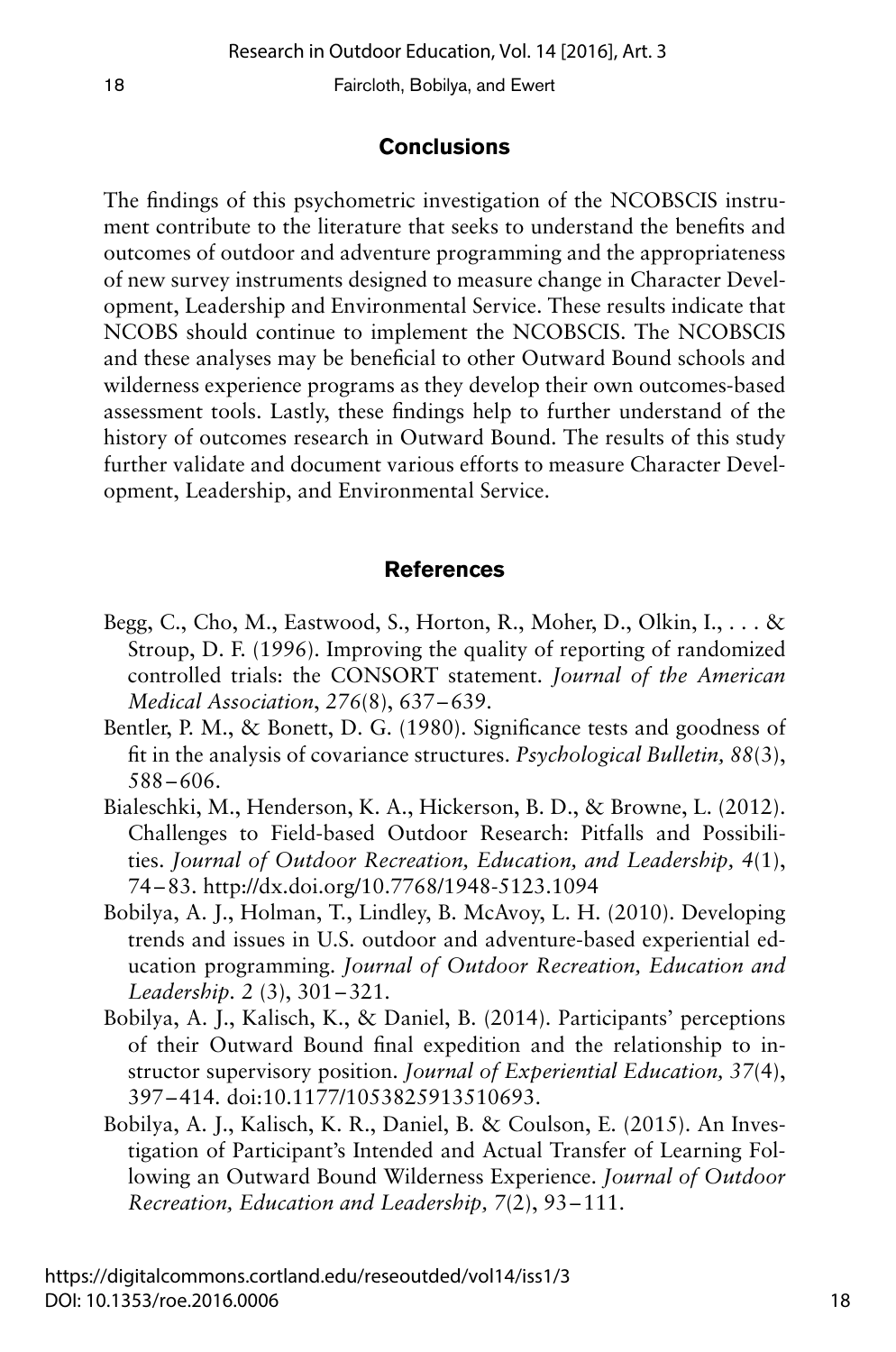cloth et al.: The North Carolina Outward Bound School Course Impression Survey: A Psychometric Investigation

The North Carolina Outward Bound School Course Impression Survey 19

- Ewert, A., & Frankel, J. (2009). Linking goals with outcomes: Outward Bound, findings, and confounding variables*. Abstracts of the 2009 NRPA Leisure Research Symposium*. Salt Lake City, UT, Oct. 13–16.
- Faircloth, W. B., & Bobilya, A. J. (2013). A psychometric investigation of the North Carolina Outward Bound Student Course Impression Scale. *Journal of Outdoor Recreation, Education, and Leadership, 5*(2), 115–118.
- Goldenberg, M., McAvoy, L., & Klenosky, D. (2005). Outcomes from the components of an Outward Bound experience. *Journal of Experiential Education, 28*(2), 123–146. *17*(1) 17–31. http://dx.doi.org/10 .1177/105382590502 800206
- Gorsuch, R. L. (1990). Common factor analysis versus component analysis: Some well and little known facts. *Multivariate Behavioral Research*, *25*(1), 33–39.
- Guerlin, E. (2013, January 21). How Outward Bound lost, and found, itself. *High Country News.* Retrieved from http://www.hcn.org/issues/45.1
- Howard, G. S., Millham, J., Slaten, S., & O'Donnell, L. (1981). Influence of subject response style effects on retrospective measures. *Applied Psychological Measurement*, *5*(1), 89–100.
- Howard, G. S., Ralph, K. M., Gulanick, N. A., Maxwell, S. E., Nance, D. W., & Gerber, S. K. (1979). Internal invalidity in pretest-posttest self-report evaluations and a re-evaluation of retrospective pretests. *Applied Psychological Measurement*, *3*(1), 1–23.
- Kalisch, K. R., Bobilya, A. J. & Daniel, B. (2011). The Outward Bound solo: A study of participants' perceptions. *Journal of Experiential Education. 34*(1), 1–18.
- Leffert, N., Benson, P., & Roehlkepartain, J. (1997). *Starting out right: Developmental assets for children.* Minneapolis, MN: Search Institute.
- Lerner, R., Lerner, J., & Benson, J. B. (2011). Positive youth development. In R. Lerner, J. Lerner, & J. B. Benson (Eds.) *Advances in Child Development and Behavior: Positive Youth Development, Volume 41,* (1–17). London: Academic Press. http://dx.doi.org/10.1016/B978-0-12-386492-5.00001-4
- Luo, Y. C. (2011). Outward Bound outcome model validation and multilevel modeling (Doctoral dissertation, Indiana University). Retrieved from *ProQuest LLC.*
- Marsh, H. W., Balla, J. R., & McDonald, R. P. (1988). Goodness-of-fit indexes in confirmatory factor analysis: The effect of sample size. *Psychological bulletin, 103*(3), 391–410.
- Schuman, S., Paisley, K., Sibthorp, J., & Gookin, J. (2009). Instructor influences on student learning at NOLS. *Journal of Outdoor Recreation, Education, and Leadership, 1*(1), 15–37. http://dx.doi.org/10.7768/1948 -5123.1015